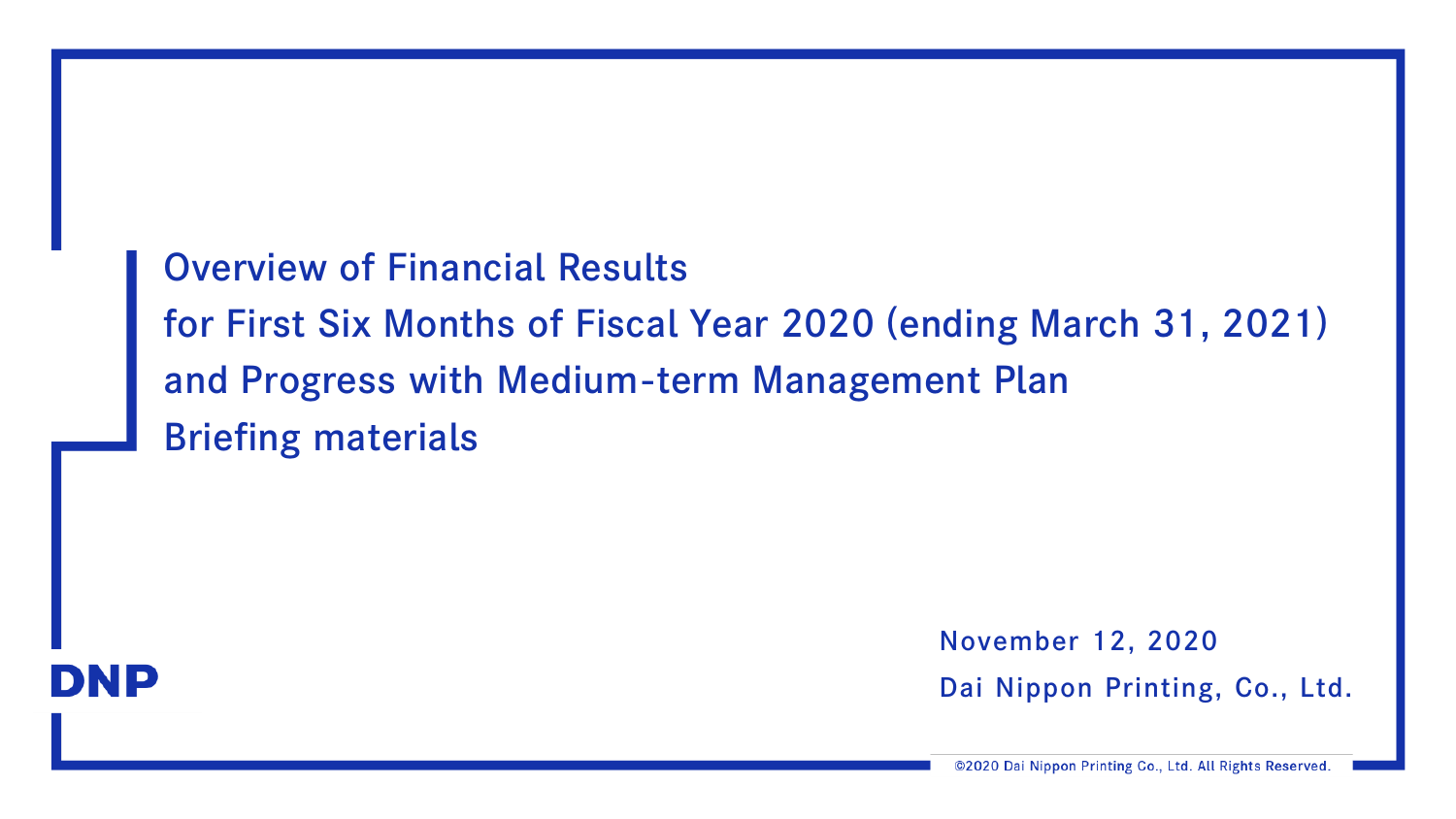

# 1. Results Overview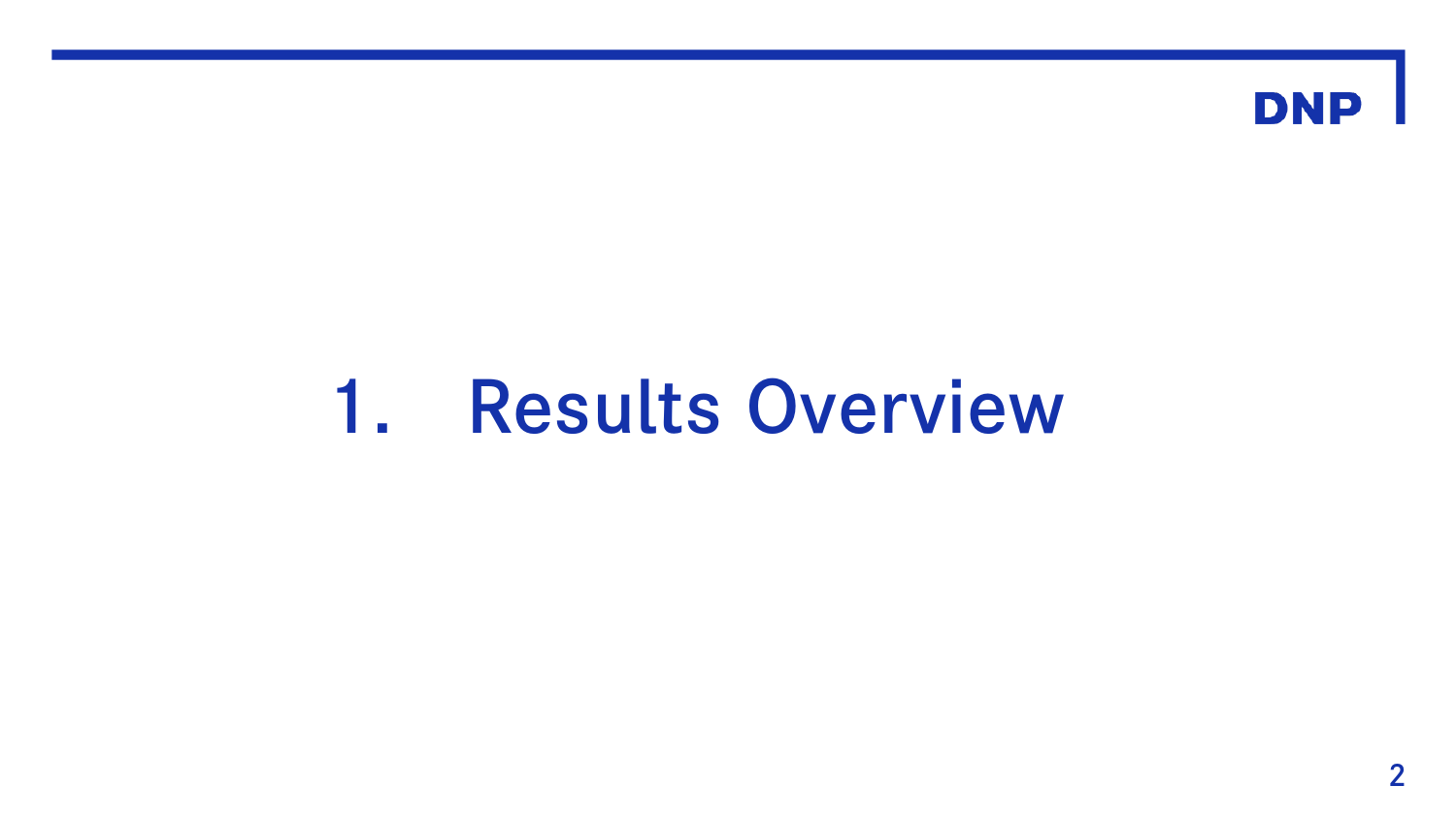# 1. Overview of Consolidated Results for First Six Months of Fiscal Year 2020: Earnings Summary

| (Unit: ¥ billions)                                                      | <b>First Six Months</b><br><b>FY2019</b> | <b>First Six Months</b><br><b>FY2020</b> | Year-on-year<br>Change |
|-------------------------------------------------------------------------|------------------------------------------|------------------------------------------|------------------------|
| <b>Sales</b>                                                            | 694.1                                    | 644.6                                    | $\blacktriangle$ 7.1%  |
| <b>Operating Income</b>                                                 | 25.6                                     | 17.5                                     | ▲31.6%                 |
| <b>Ordinary Income</b>                                                  | 29.4                                     | 21.7                                     | $\triangle$ 25.9%      |
| <b>Net Income</b><br><b>Attributable to Parent Company Shareholders</b> | 75.4                                     | 11.4                                     | ▲84.9%                 |

 Sales and profits declined as the COVID-19 pandemic led to curbs on consumer spending and corporate activity and lower demand for printed materials.

 Amid significant changes in business conditions caused by COVID-19, the DNP Group worked to build a strong business portfolio by optimizing the allocation of management resources and restructuring to enhance competitiveness, primarily in focus areas such as the Internet of Things (IoT)/next-generation communications, data distribution, environment, and mobility. It also worked to strengthen the business base needed to support sustainable growth for the entire DNP Group by stepping up its initiatives in areas such as human capital, and human rights.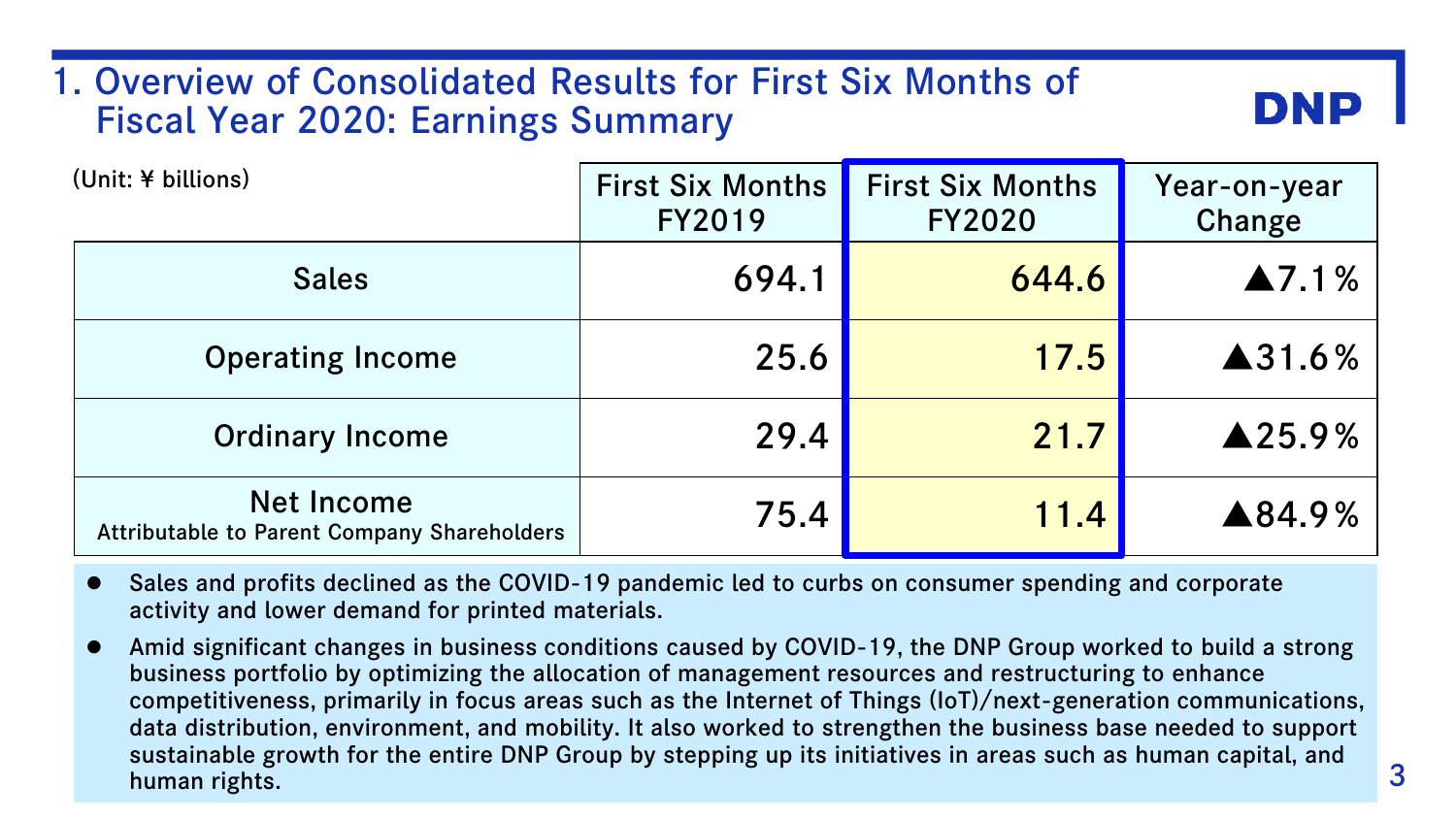# 1. Overview of Consolidated Results for First Six Months of Fiscal Year 2020: Segment Earnings

# 【Information Communication】



In the Information Innovation business, areas such as ID cards (mainly Japan's social security and tax number ("My Number") cards) and Business Process Outsourcing (BPO, which handles business processes on behalf of companies) saw steady growth, partly reflecting an increase in demand driven by government stimulus measures.

However, also in the Information Innovation business, the cancellation of events throughout Japan reduced demand for promotional campaigns and other advertising and depressed sales of pamphlets, catalogs and other printed media. In the Imaging Communication business, fewer opportunities to shoot and print photos due to government stay-at-home requests reduced sales of related products and services. In the Publishing business, the print publication market continued to contract and printing orders for books and magazines decreased. As a result, overall segment sales and profits declined.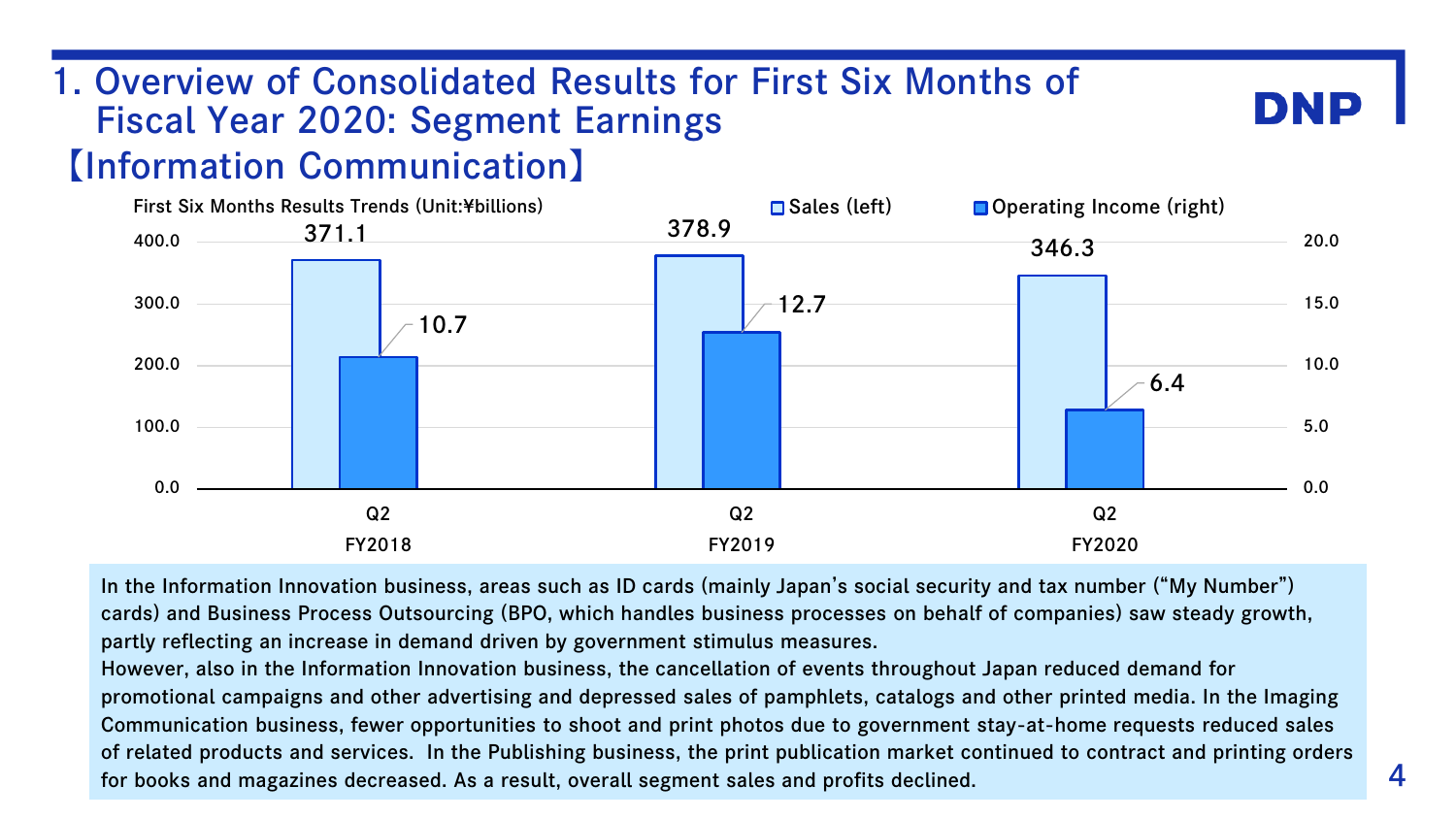# 1. Overview of Consolidated Results for First Six Months of Fiscal Year 2020: Segment Earnings

# 【Lifestyle and Industrial Supplies】



In the High-Performance Industrial Supplies business, sales rose for battery pouches used in automotive lithium-ion batteries due to greater uptake of electric vehicles, and for products used in tablets and smartphones due mainly to an increase in teleworking. In the Packaging business, demand increased for packaging for pharmaceuticals and sanitary materials. However, also in the High-Performance Industrial Supplies business, demand for commercial packaging materials for beverages, souvenirs, and restaurant use declined due to government stay-at-home requests in response to COVID-19. In addition, the Living Spaces business faced an increase in delays and suspensions of domestic housing construction and remodeling work. As a result, overall segment sales and profits declined.

DNI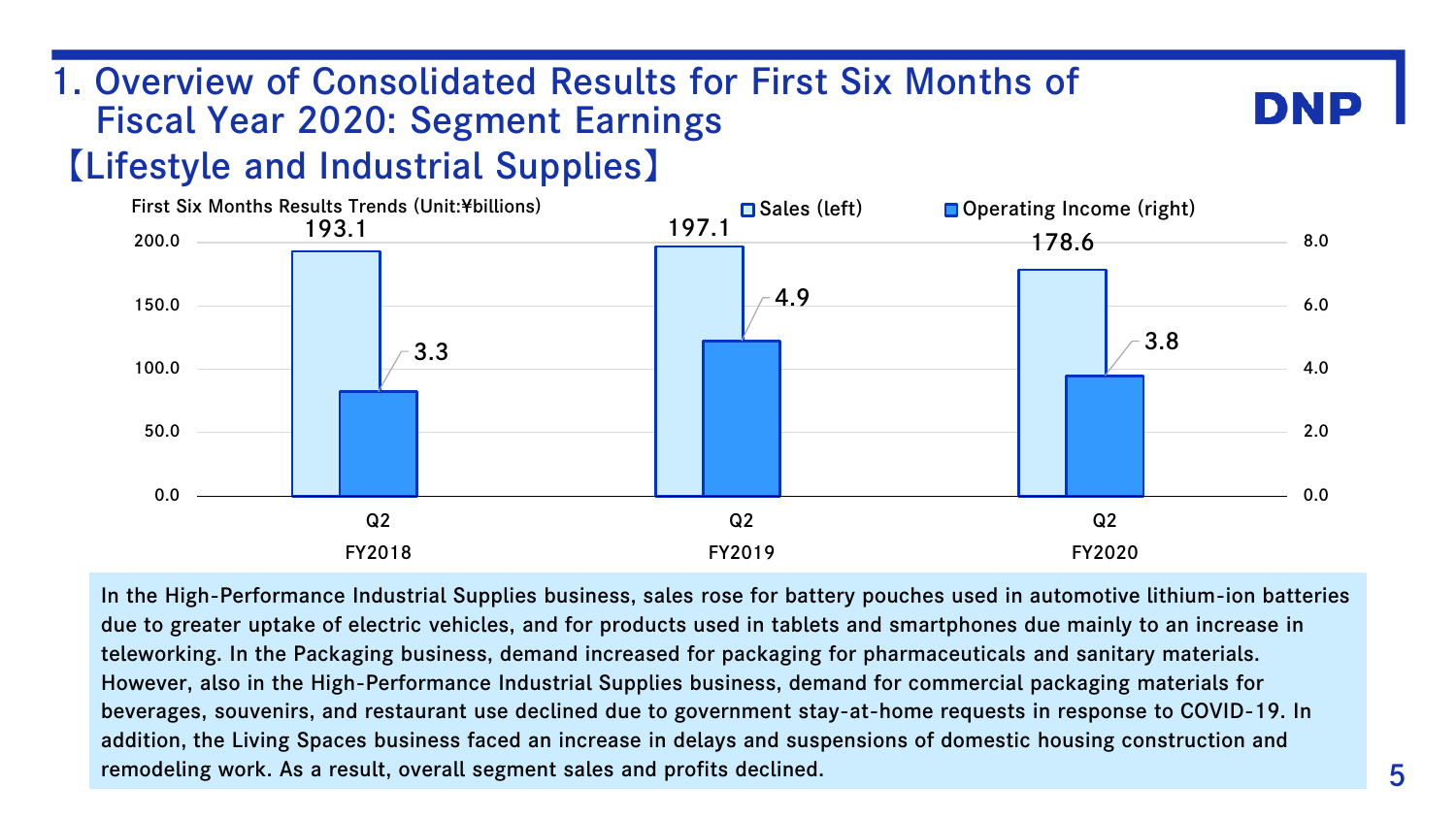# 1. Overview of Consolidated Results for First Six Months of Fiscal Year 2020: Segment Earnings

# 【Electronics】



In the Display Components business, sales of automotive products decreased due to the impact of COVID-19. In optical films, sales of products such as projector screens declined, but sales of products used in tablets and monitors increased due to an increase in household demand driven by teleworking and other factors, and sales of products used in TVs were also strong. Sales of metal masks used in the production of organic light-emitting diode (OLED) displays also remained stable due to greater uptake of OLED displays in smartphones. As a result, overall sales in the Display Components business increased.

Sales in the Electronic Devices business rose due to growth in overall demand driven by an increase in teleworking and greater uptake of IoT equipment.

Overall segment sales rose but operating income fell due to a decline in sales of high value-added display products caused by COVID-19.

DNI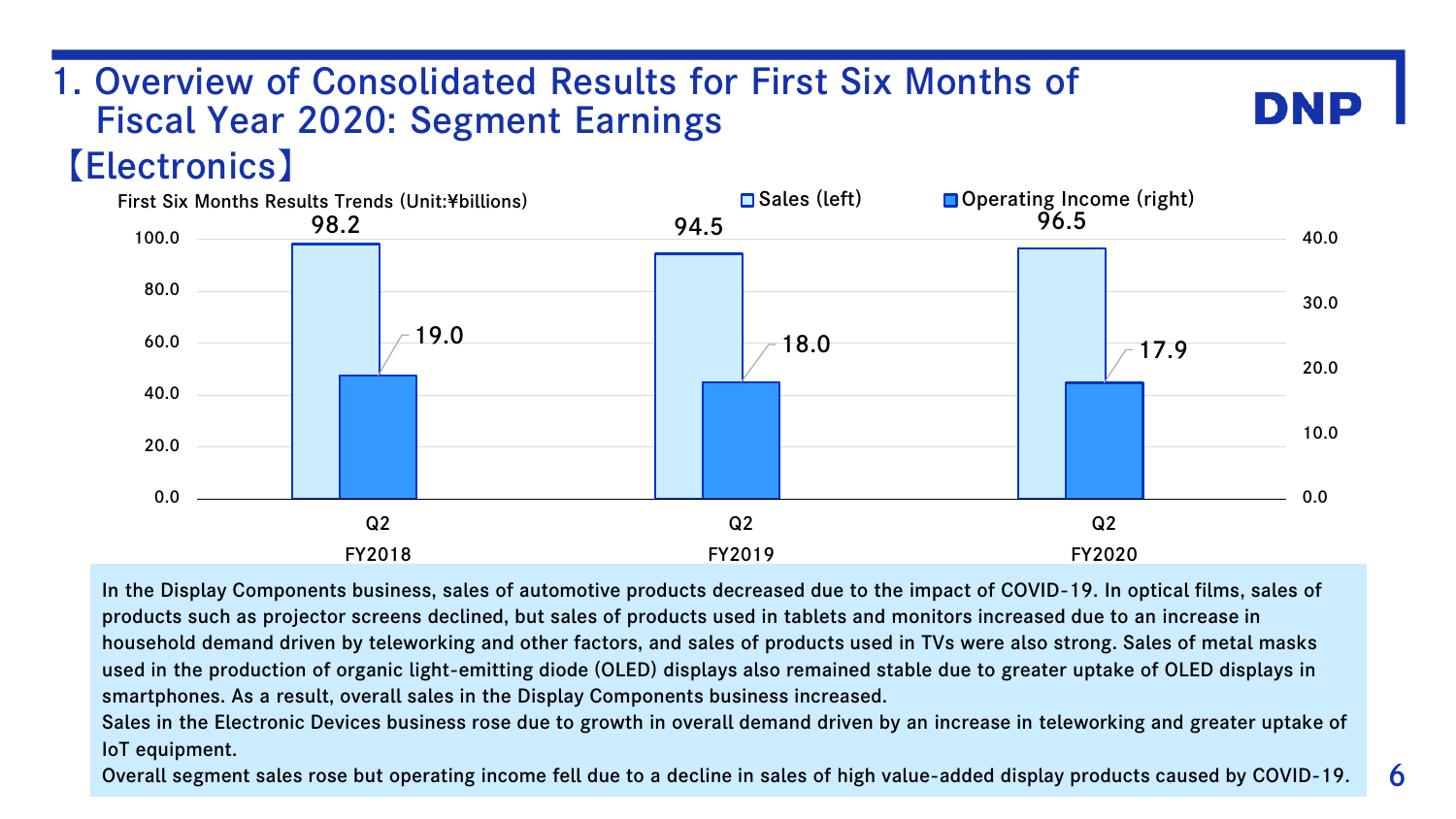# 【Beverages】 1. Overview of Consolidated Results for First Six Months of Fiscal Year 2020: Segment Earnings



Amid a decline in demand from tourist destinations and restaurants due to government stay-at-home requests, sales of the Lemondo line of alcoholic beverages increased due to greater demand from consumers drinking at home, and the DNP Group also made efforts to propose products that address growing restaurant take-out demand. As a result、overall segment sales fell as growth in Lemondo sales was offset by factors including the impact of government stay-at-home requests, a decrease in tourists and hotel guests, and a decline in beverage demand due to the temporary closure of restaurants and other businesses. Operating income declined to a loss of ¥0.1 billion due to factors such as a decline in sales volume.

DNP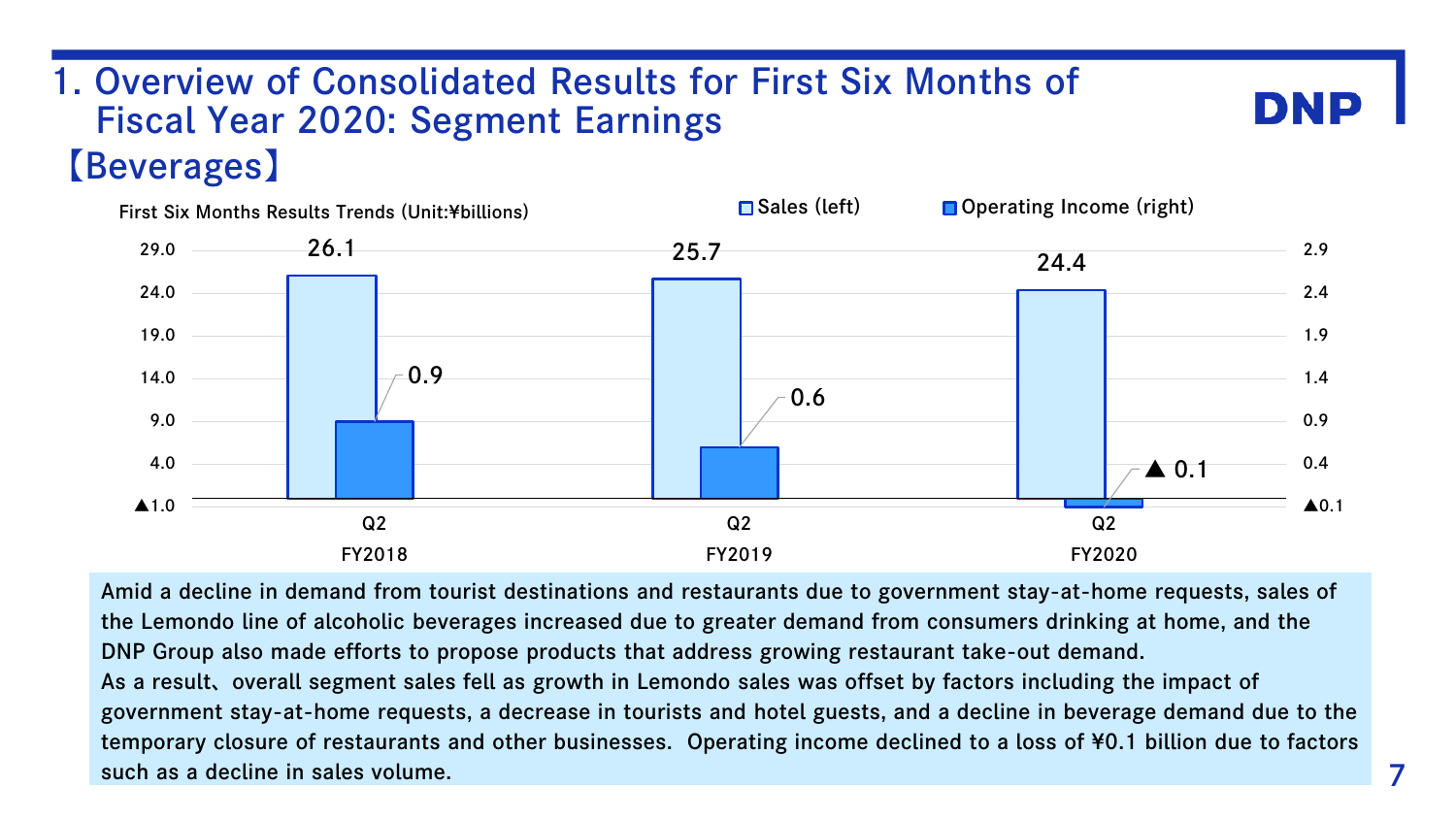#### 1. Overview of Consolidated Results for First Six Months of **DNP** Fiscal Year 2020: Analysis of Factors Affecting Operating Income

(Unit:¥ billions)



▲22.7

FY2019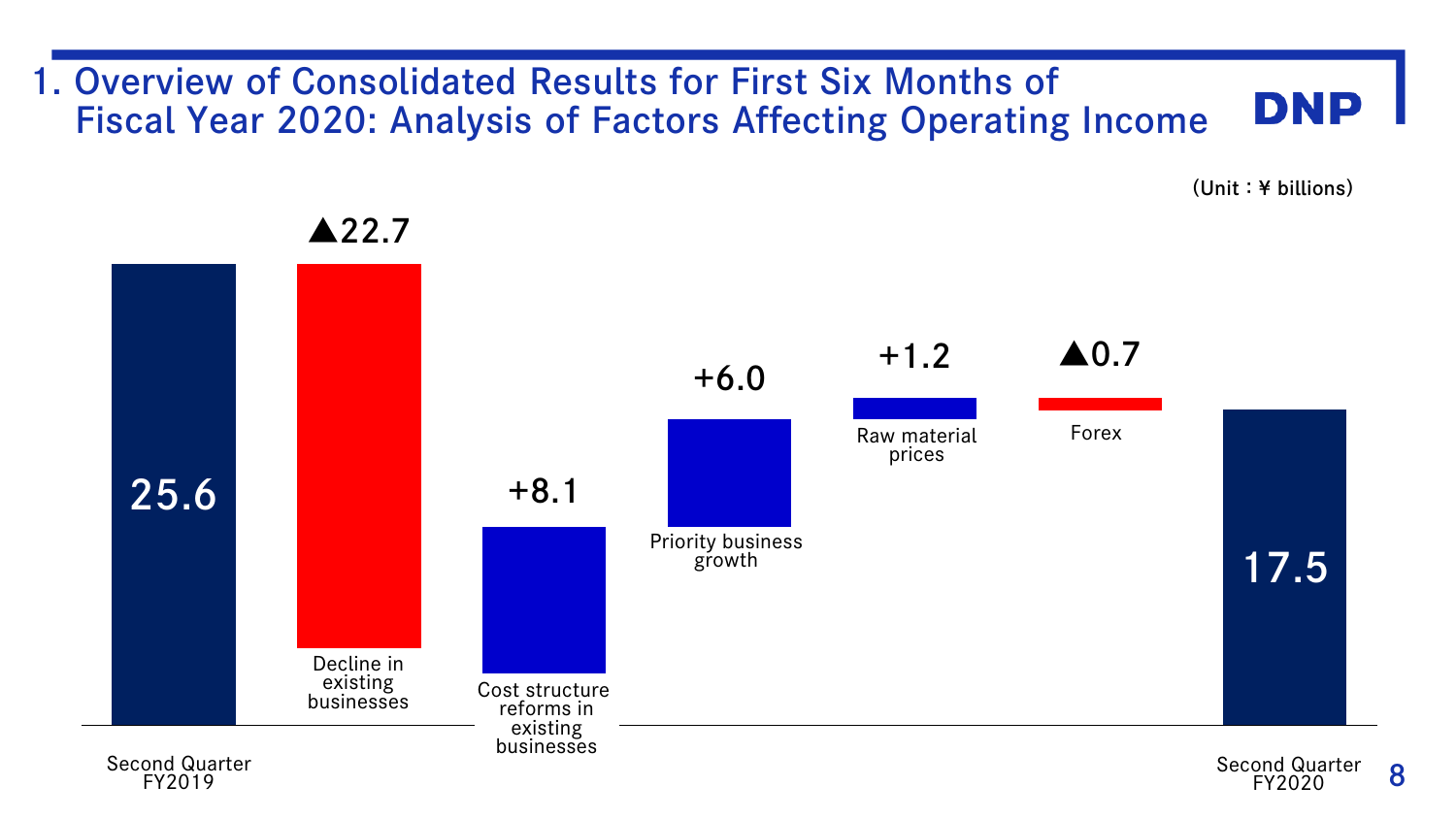# 2. Business impact from COVID-19 (1)



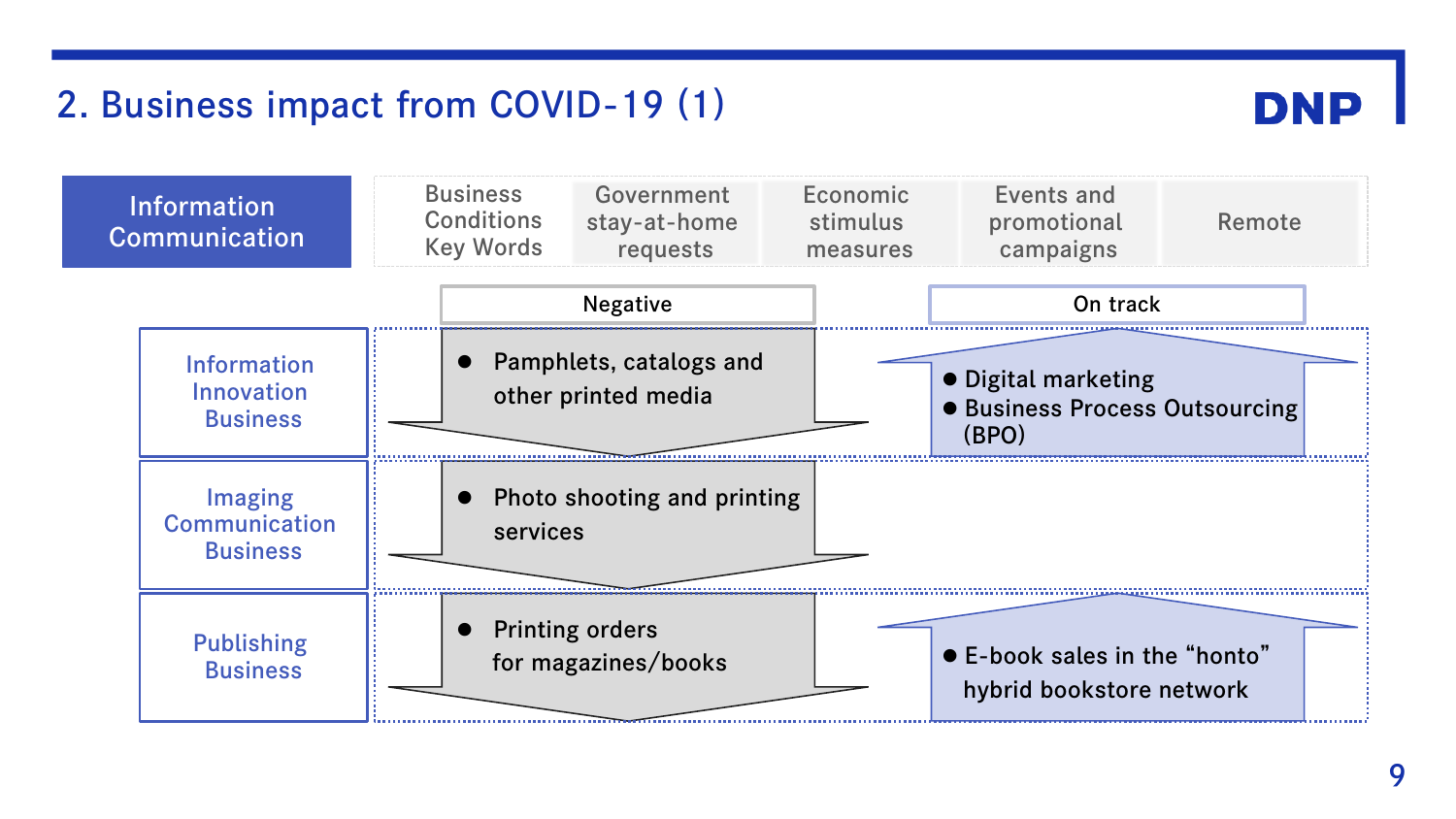# 2. Business impact from COVID-19 (2)



| <b>Lifestyle and</b><br><b>Industrial Supplies</b>                       | <b>Business</b><br><b>Conditions</b><br><b>Key Words</b> | Government<br>stay-at-home<br>requests                                                   | <b>Housing starts</b> | Auto industry                                                                                         | Teleworking |
|--------------------------------------------------------------------------|----------------------------------------------------------|------------------------------------------------------------------------------------------|-----------------------|-------------------------------------------------------------------------------------------------------|-------------|
|                                                                          |                                                          | <b>Negative</b>                                                                          |                       | On track                                                                                              |             |
| <b>Packaging</b><br><b>Business</b>                                      |                                                          | Commercial packaging materials<br>for beverages, souvenirs, and<br>restaurant use        |                       | • Packaging for pharmaceuticals<br>and sanitary materials                                             |             |
| <b>Living Spaces</b><br><b>Business</b>                                  |                                                          | Interior and exterior decorative<br>materials for housing and<br>automotive applications |                       |                                                                                                       |             |
| <b>High-Performance</b><br><b>Industrial Supplies</b><br><b>Business</b> |                                                          |                                                                                          |                       | • Battery pouches for lithium-ion<br>batteries used in mobile handsets<br>and automotive applications |             |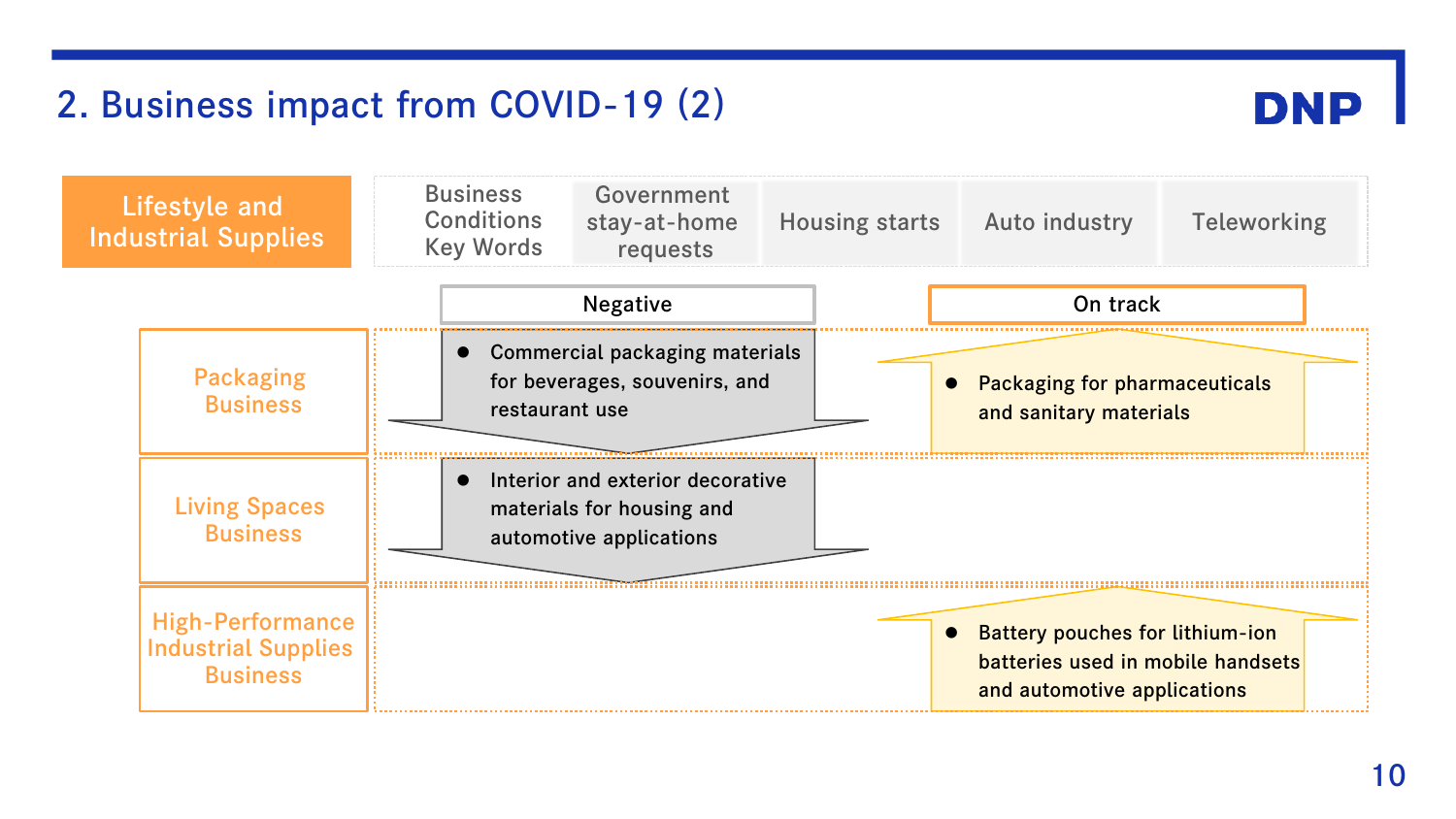# 2. Business impact from COVID-19 (3)



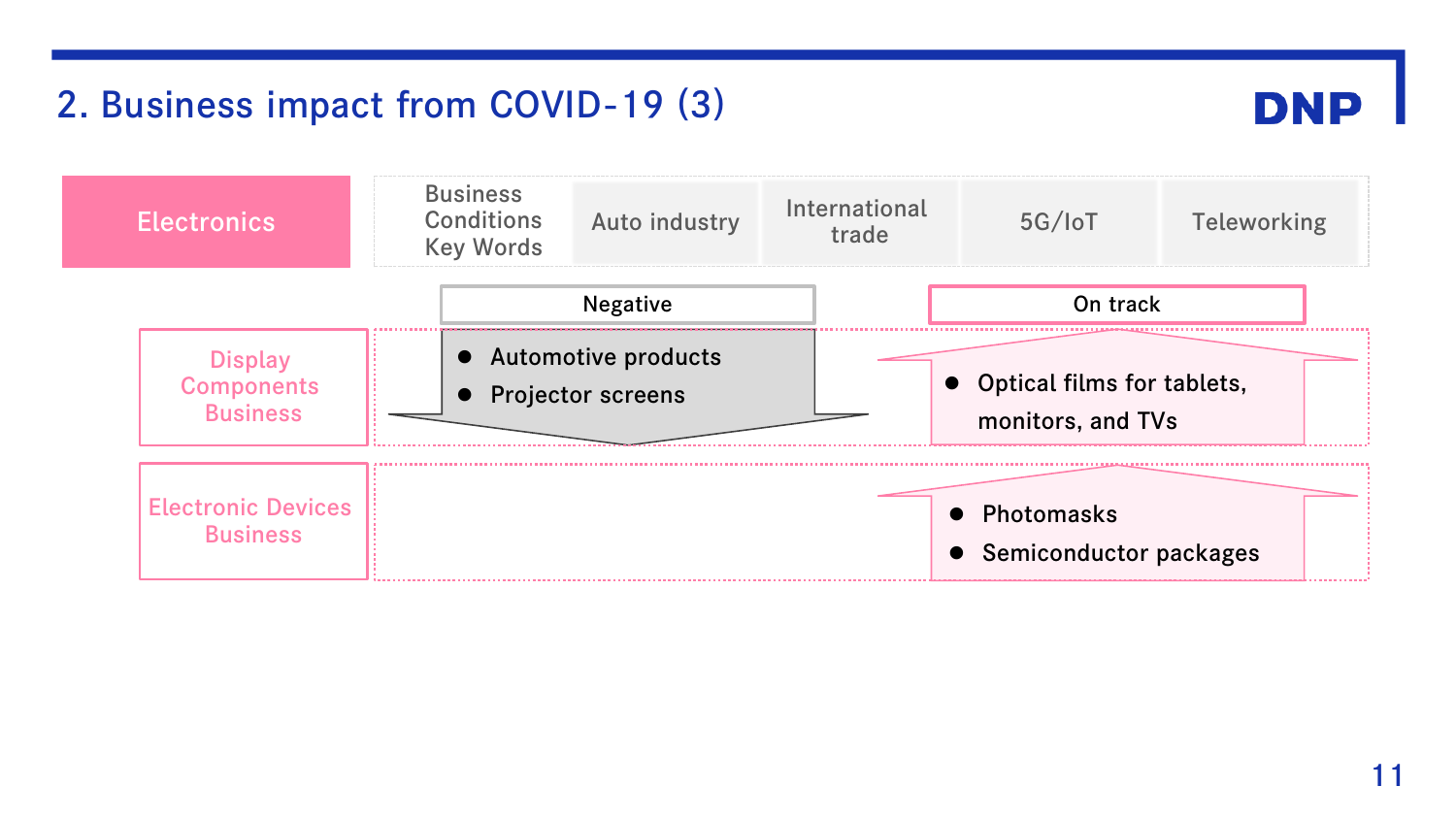# 2. Business impact from COVID-19 (4)



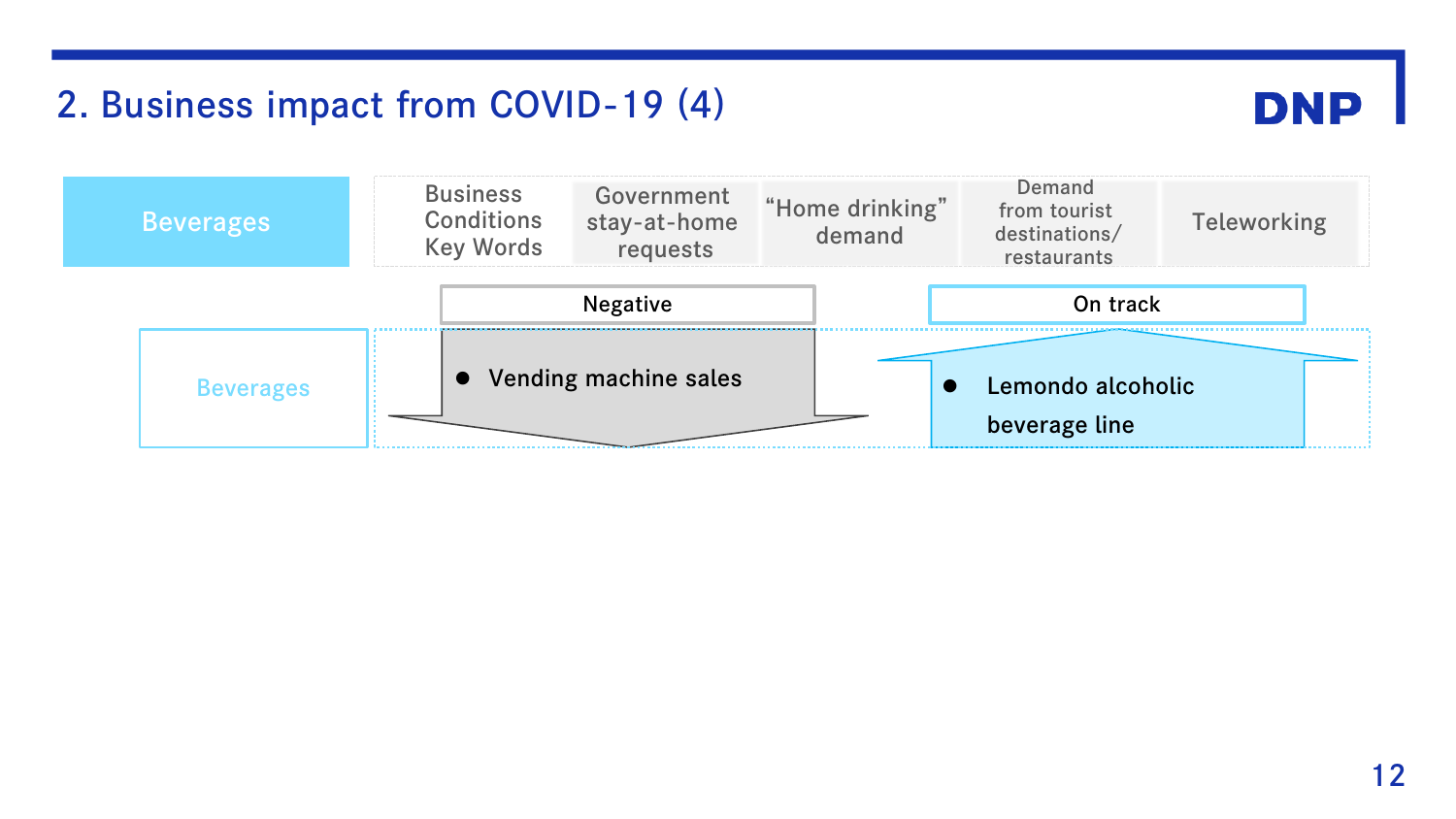# 3. Consolidated Earnings Forecasts for Fiscal Year ending March 2021

# Consolidated results By segment (Unit: ¥ billions)

|                                                                                      | <b>Results</b><br>FY2019 | <b>Forecasts</b><br><b>FY2020</b> | Year-on-<br>year<br>Change |
|--------------------------------------------------------------------------------------|--------------------------|-----------------------------------|----------------------------|
| <b>Sales</b>                                                                         | 1,401.8                  | 1,340.0                           | $\blacktriangle$ 4.4%      |
| Operating<br>Income                                                                  | 56.2                     | 40.0                              | ▲28.9%                     |
| Ordinary<br>Income                                                                   | 63.7                     | 48.0                              | $\triangle$ 24.7%          |
| <b>Net Income</b><br><b>Attributable to Parent</b><br>Company<br><b>Shareholders</b> | 69.4                     | 21.0                              | ▲69.8%                     |

| Capital<br><b>Expenditures</b>        | 57.1  | 60.0 | $+5.1%$               |
|---------------------------------------|-------|------|-----------------------|
| Depreciation<br><b>Expences</b>       | 54.4  | 53.0 | $\blacktriangle$ 2.6% |
| <b>R&amp;D</b><br><b>Expenditures</b> | 33.6' | 33.0 | $\triangle$ 1.8%      |

|                     |                     | <b>Results</b>       | <b>Forecasts</b> | Year-on-year           |
|---------------------|---------------------|----------------------|------------------|------------------------|
|                     |                     | FY2019               | FY2020           | Change                 |
| Total               | <b>Sales</b>        | 1,401.8              | 1,340.0          | $\blacktriangle$ 4.4%  |
|                     | Operating<br>Income | 56.2                 | 40.0             | ▲ 28.9%                |
| Information         | <b>Sales</b>        | 773.0                | 734.0            | $\triangle$ 5.1%       |
| Communication       | Operating<br>Income | 30.4                 | 18.0             | ▲ 40.8%                |
| Lifestyle and       | <b>Sales</b>        | 391.3                | 372.0            | ▲ 4.9%                 |
| Industrial Supplies | Operating<br>Income | 11.1                 | 10.0             | $\blacktriangle$ 10.3% |
| <b>Electronics</b>  | <b>Sales</b>        | 186.6                | 186.0            | $\triangle$ 0.3%       |
|                     | Operating<br>Income | 34.1                 | 33.0             | $\blacktriangle$ 3.3%  |
| <b>Beverages</b>    | <b>Sales</b>        | 55.2                 | 50.7             | ▲ 8.3%                 |
|                     | Operating<br>Income | 2.0                  | 0.6              | ▲ 70.7%                |
| Adjustment          | <b>Sales</b>        | $\blacktriangle$ 4.4 | $\triangle$ 2.7  |                        |
|                     | Operating<br>Income | $\triangle$ 21.4     | $\triangle$ 21.6 |                        |

**DNP**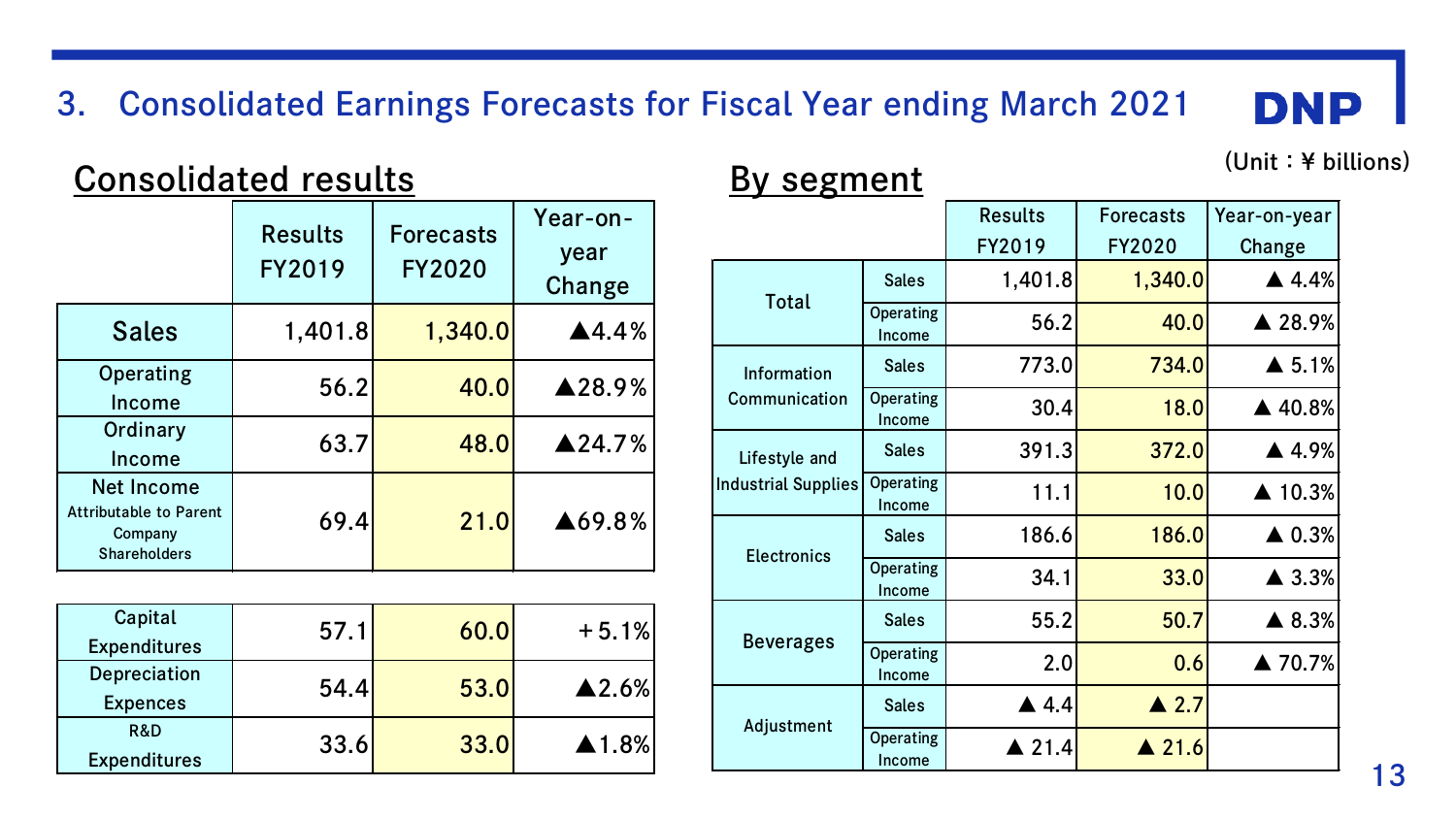

# 2. Progress with Medium-term Management Plan

Note: This plan does not currently factor in the impact of COVID-19.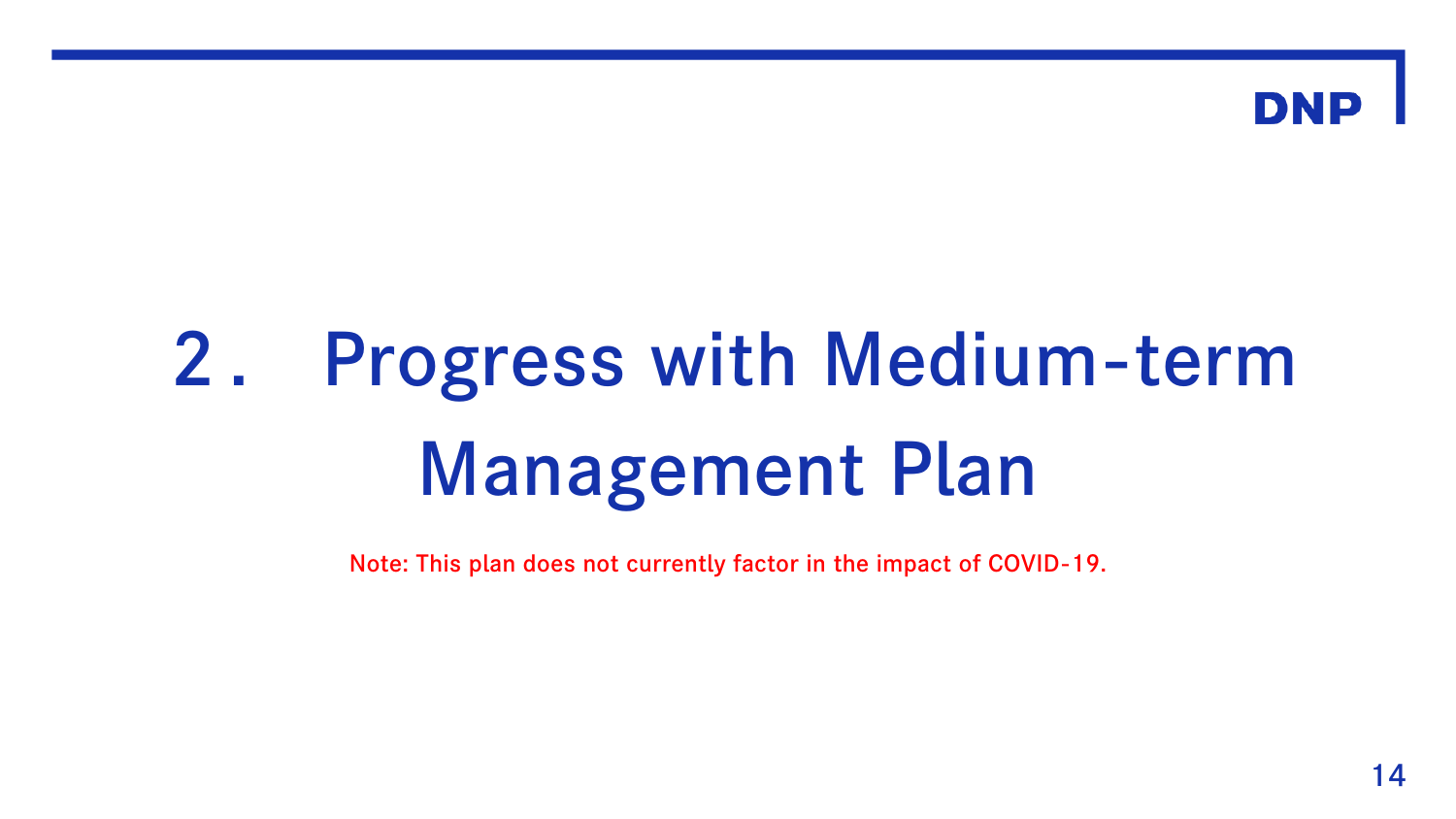# 1. Basic strategy



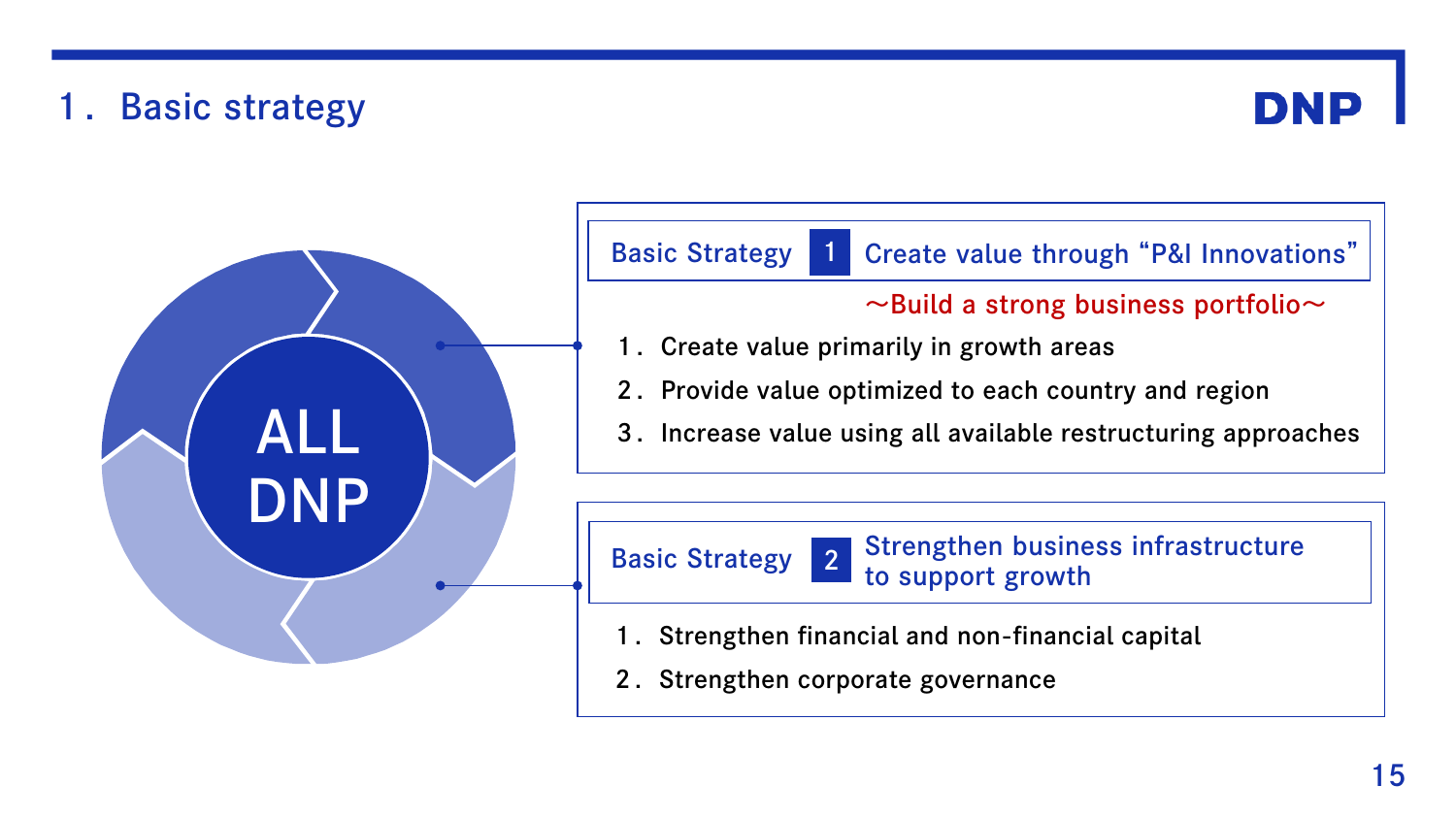

# 2.Business conditions and key issues

Megatrends the DNP Group identifies as business opportunities largely unchanged despite drastic change in conditions caused by pandemic. Moves to foster digital transformation (DX) in particular are accelerating.

**1** Create value through "<br>"P&I Innovations"

**Exhaustion of natural resources** 

DNE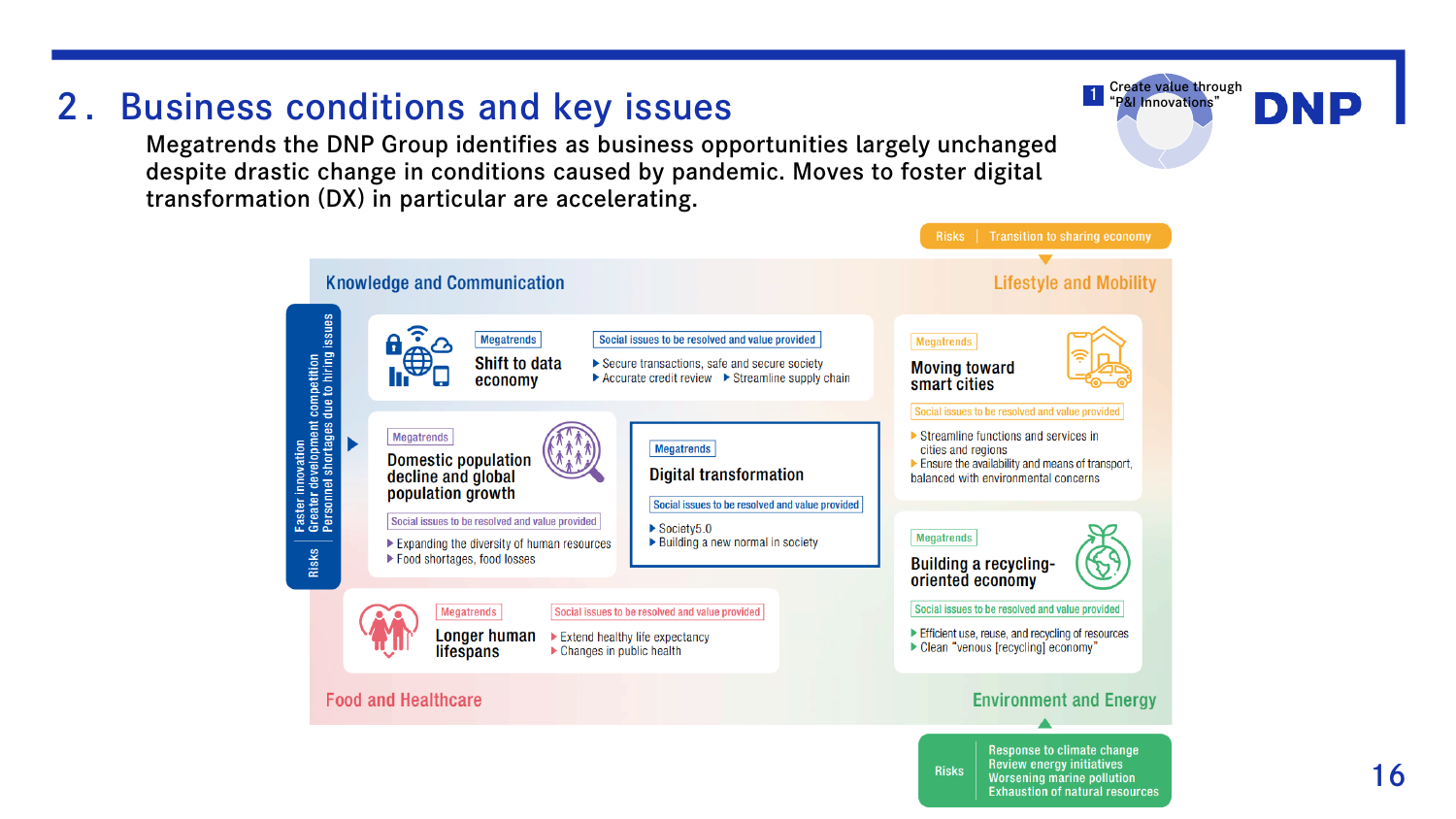# 2.Business conditions and key issues

DNP Group's focus DNP Group's focus<br>
megatrends during pandemic Changes in conditions

#### **Megatrends**

#### **Digital transformation**

Social issues to be resolved and value provided

 $\triangleright$  Society 5.0

▶ Building a new normal in society

#### **Megatrends**

#### **Building a recycling**oriented economy



Social issues to be resolved and value provided

Efficient use, reuse, and recycling of resources Clean "venous [recycling] economy"



Japanese government initiatives to promote DX



### "Green recovery" policy proposals mainly in Europe



Providing value in "new normal"

**DNP** 

**1** Create value through "<br>"P&I Innovations"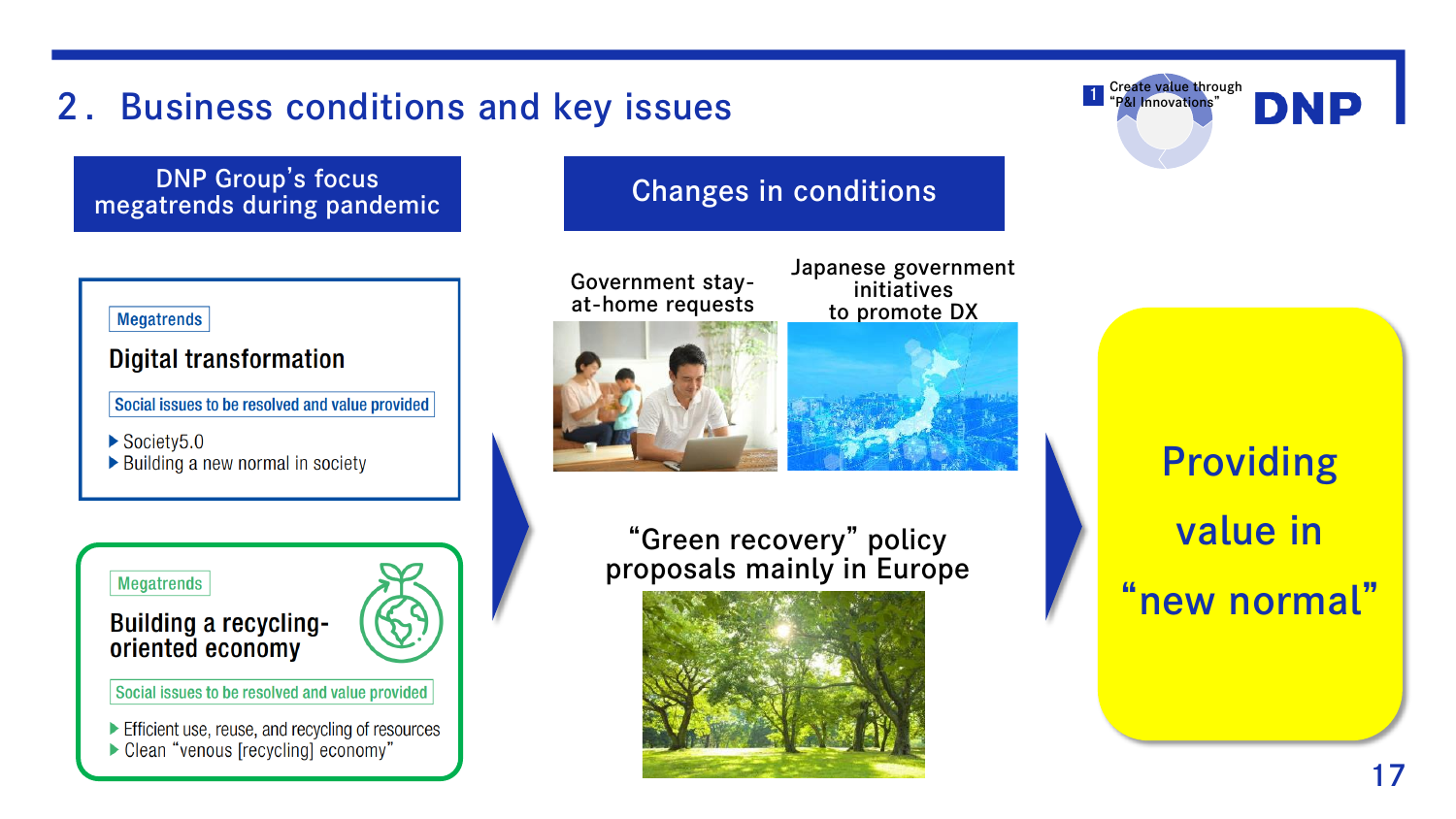# 3.Main initiatives

## $1 - 1$ . Create value primarily in growth areas

### < Focus businesses in four growth areas >



**1** Create value through "<br>"P&I Innovations"

**DNP**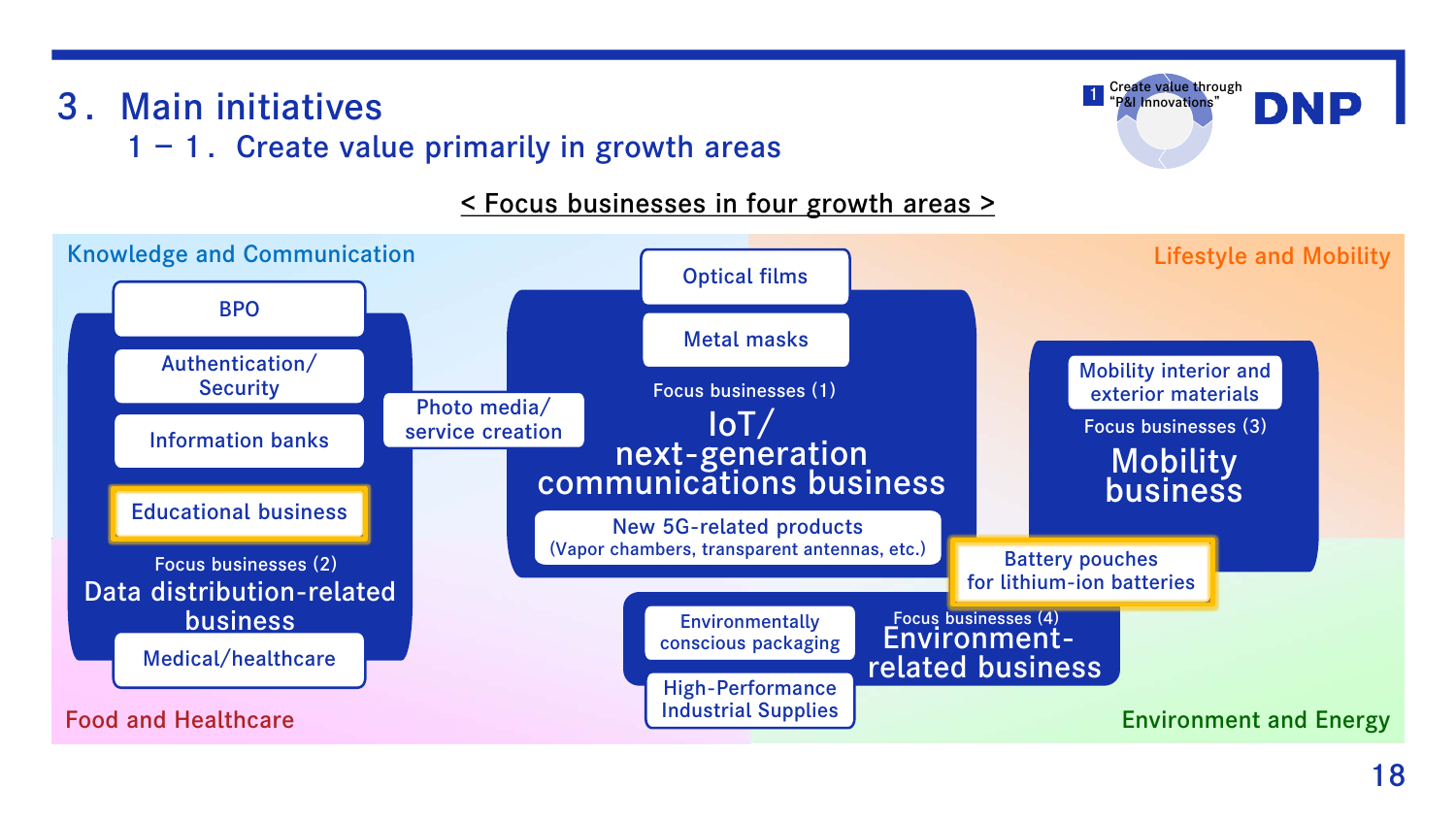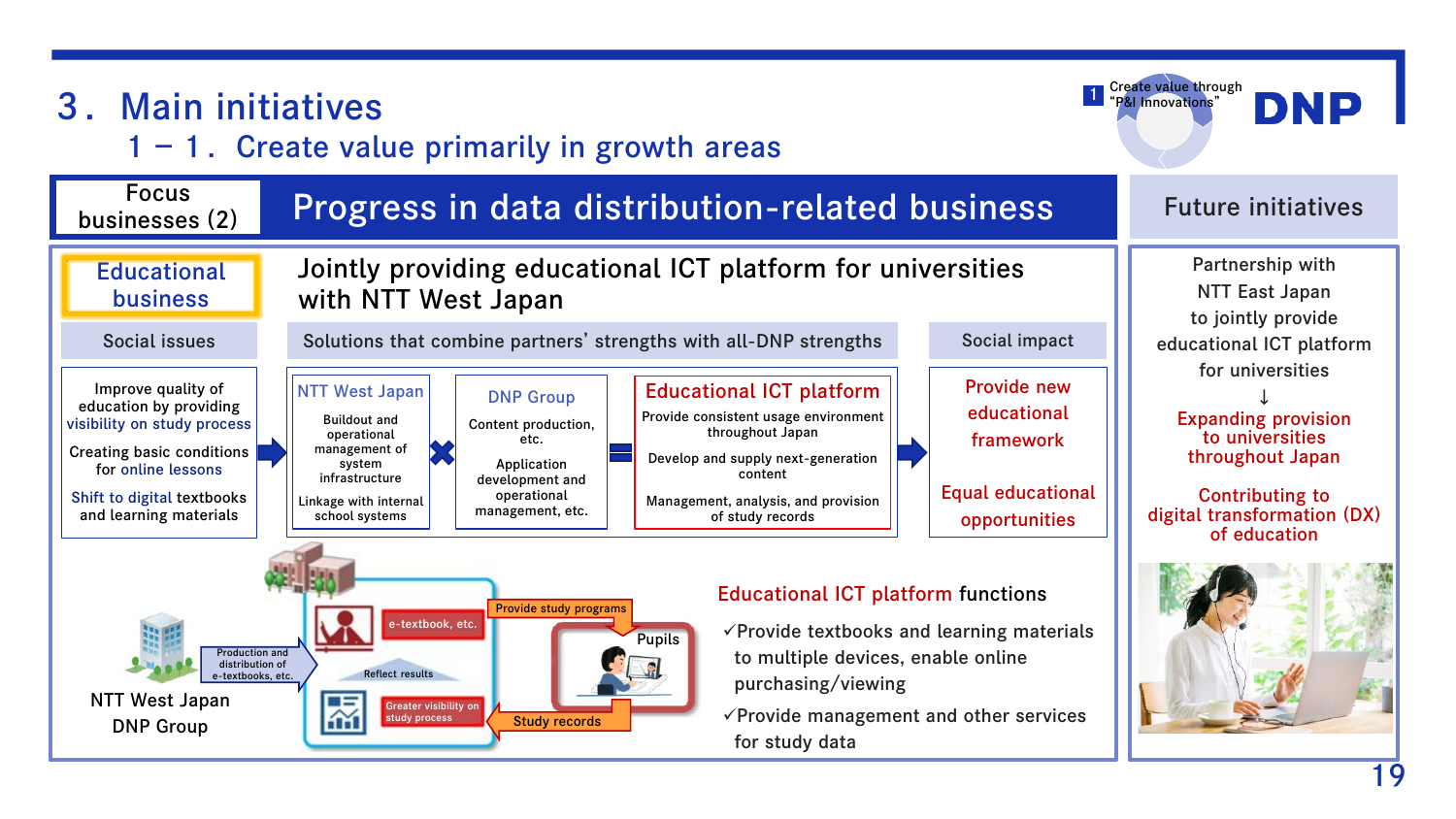| 3. Main initiatives<br>$1 - 1$ . Create value primarily in growth areas                                | Create value through<br>DNP<br><b>P&amp;I Innovations</b>                                                                                                                                                                                                                                                                                             |                                                                                 |
|--------------------------------------------------------------------------------------------------------|-------------------------------------------------------------------------------------------------------------------------------------------------------------------------------------------------------------------------------------------------------------------------------------------------------------------------------------------------------|---------------------------------------------------------------------------------|
| <b>Focus businesses</b><br>(1)(3)(4)                                                                   | Progress in IoT/next-generation communications/<br>Mobility/Environment-related businesses                                                                                                                                                                                                                                                            | <b>Future initiatives</b>                                                       |
| <b>Battery pouches</b><br>for lithium-ion batteries                                                    | Strong trends driven by green recovery, 5G-related demand growth                                                                                                                                                                                                                                                                                      |                                                                                 |
| <b>Social</b><br>issues/trends                                                                         | Solutions leveraging DNP Group's unique P&I strengths<br>Social impact                                                                                                                                                                                                                                                                                | <b>Battery pouches for</b><br>lithium-ion batteries                             |
| Reducing lithium-<br>ion batteries'<br>weight/thickness<br><b>Build recycling-</b><br>oriented economy | Lighter weights, more<br>Lighter,<br><b>Material</b><br>Post-<br>flexible variety of<br>longer-<br>Coating<br>lasting, safer<br>state processing<br>design<br>shapes resolve range<br>technology<br>battery<br>technology<br>technology<br>and cabin space issues<br>pouches<br>Creating de-facto industry standard; top global share<br>Decarbonized | 2024 targets<br><b>Tripling production</b><br>capacity versus<br>current levels |
| Shift to electric<br>vehicles<br>Uptake of next-<br>generation<br>communications                       | society<br>Mitigating and responding<br>to climate change                                                                                                                                                                                                                                                                                             |                                                                                 |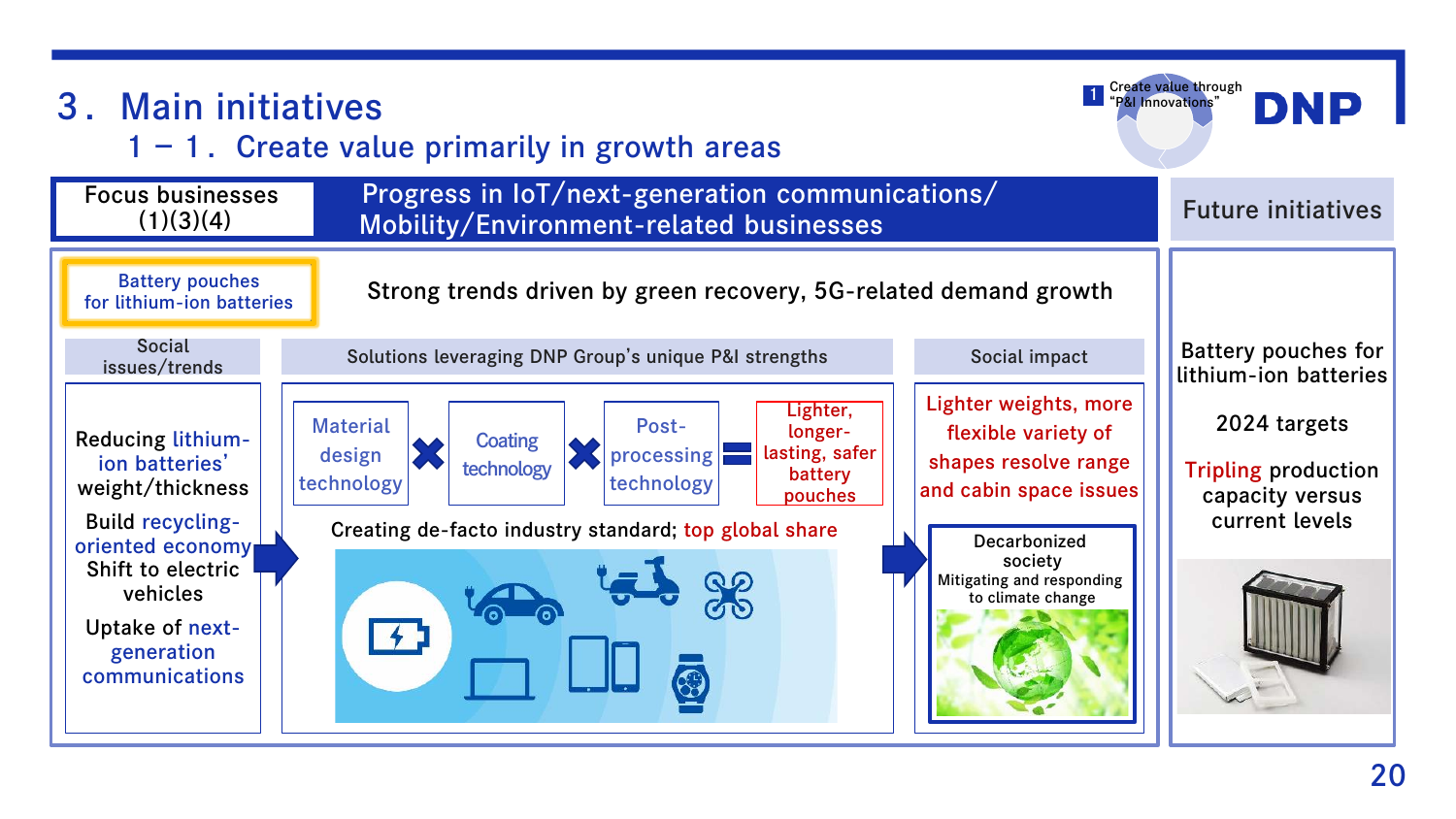# 3.Main initiatives

 $1-3$ . Increase value using all available restructuring approaches

## Shifting to high-value businesses to boost profitability

 $\rightarrow$ Reducing printed media production lines at Tsuruse plant, adding battery pouch lines



# **1** Create value through "<br>"P&I Innovations" DNP Pursuing selectivity and focus

Expand data distribution-related business Expand BPO locations

barrier films, environmentally conscious packaging materials, etc.

Expand optical film production lines Increase investment in Electronic Devices business

 $\frac{1}{1+\epsilon}$  Expand production lines for battery pouches,

Downsize color filter **Fig. 1996.**<br>Business

Downsize paper media production bases

Review low value-added products and downsize production bases

business

**Example 2 Information** 

Communication

Lifestyle and Industrial Supplies

**Electronics**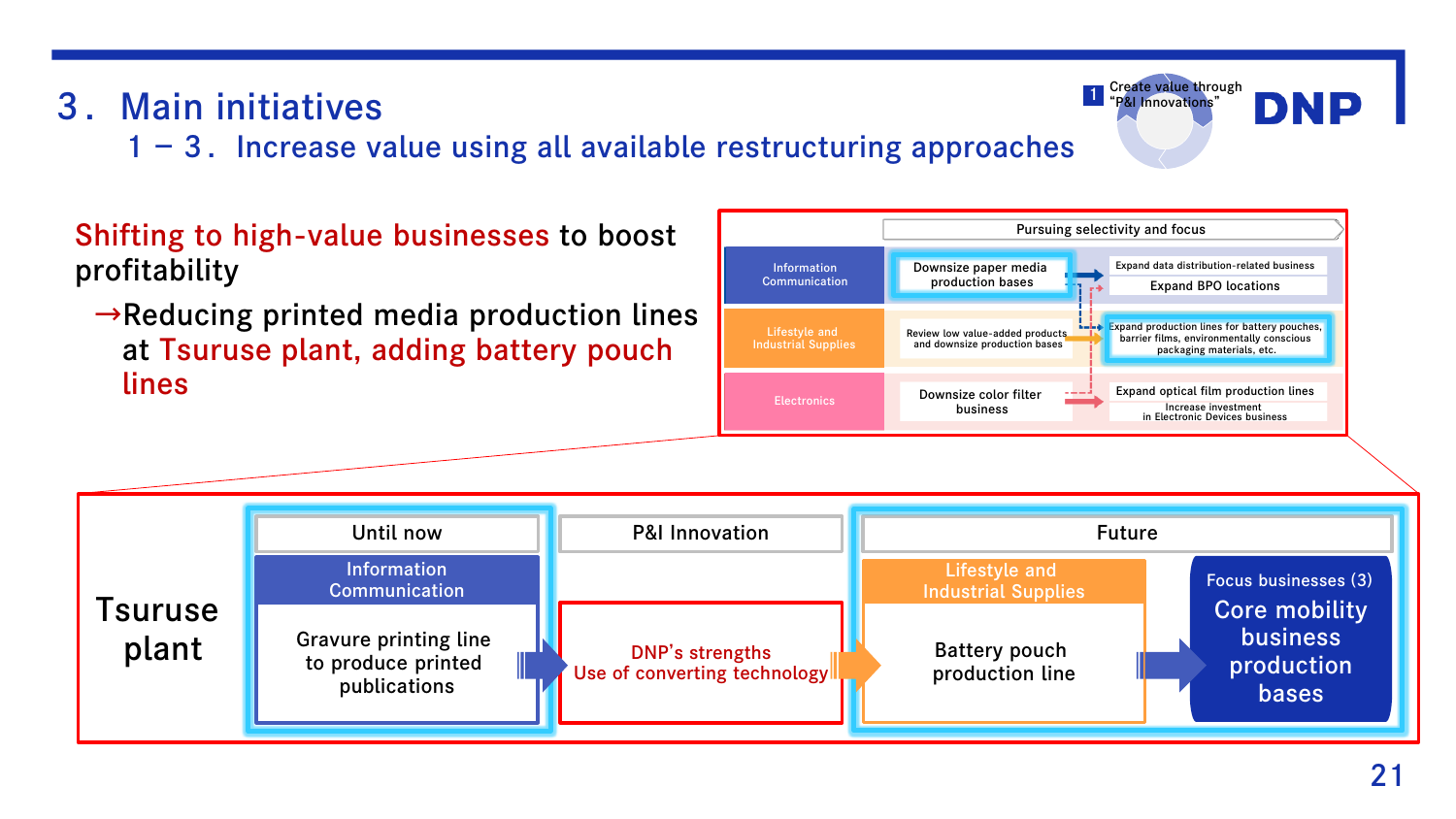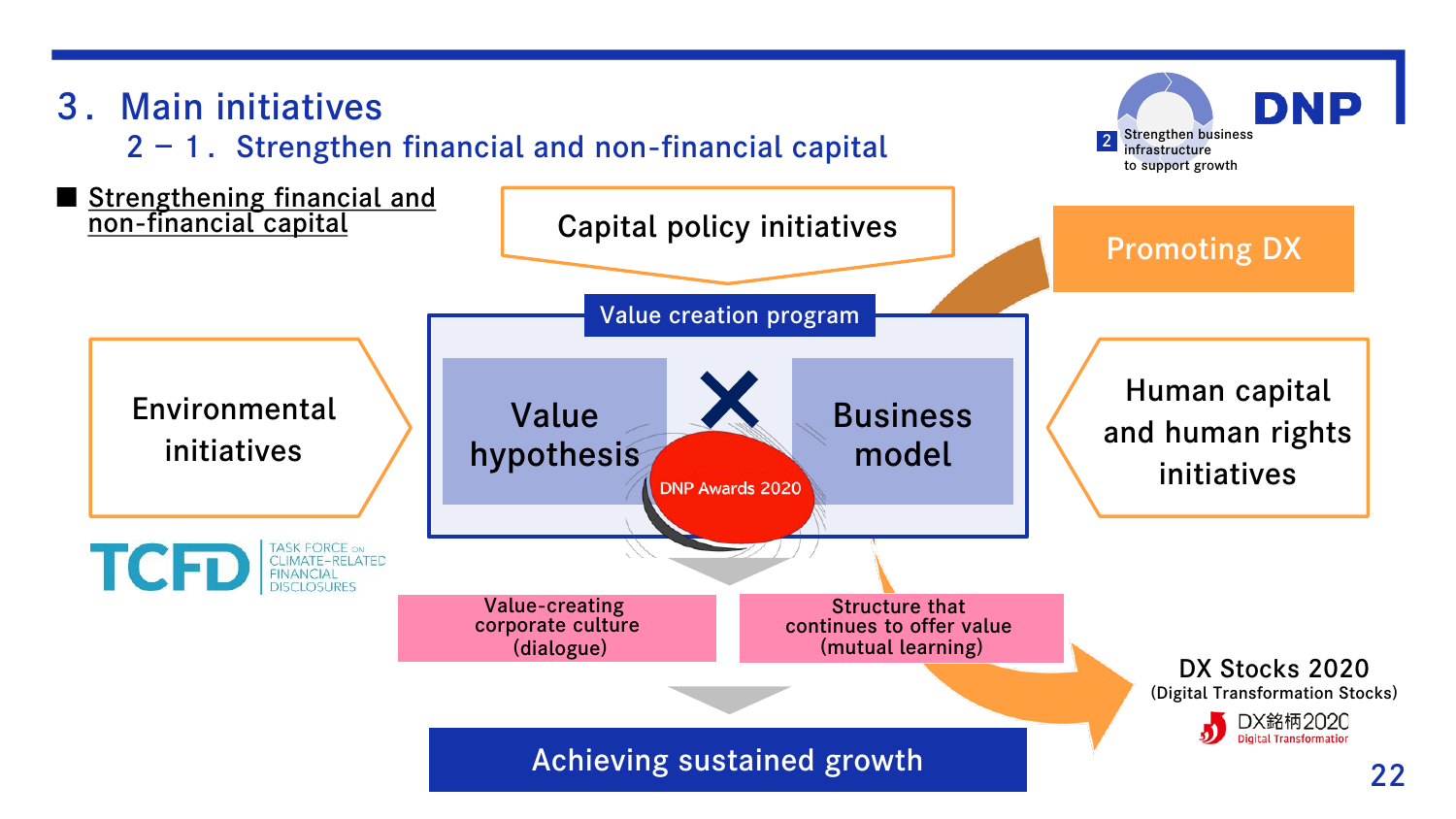

23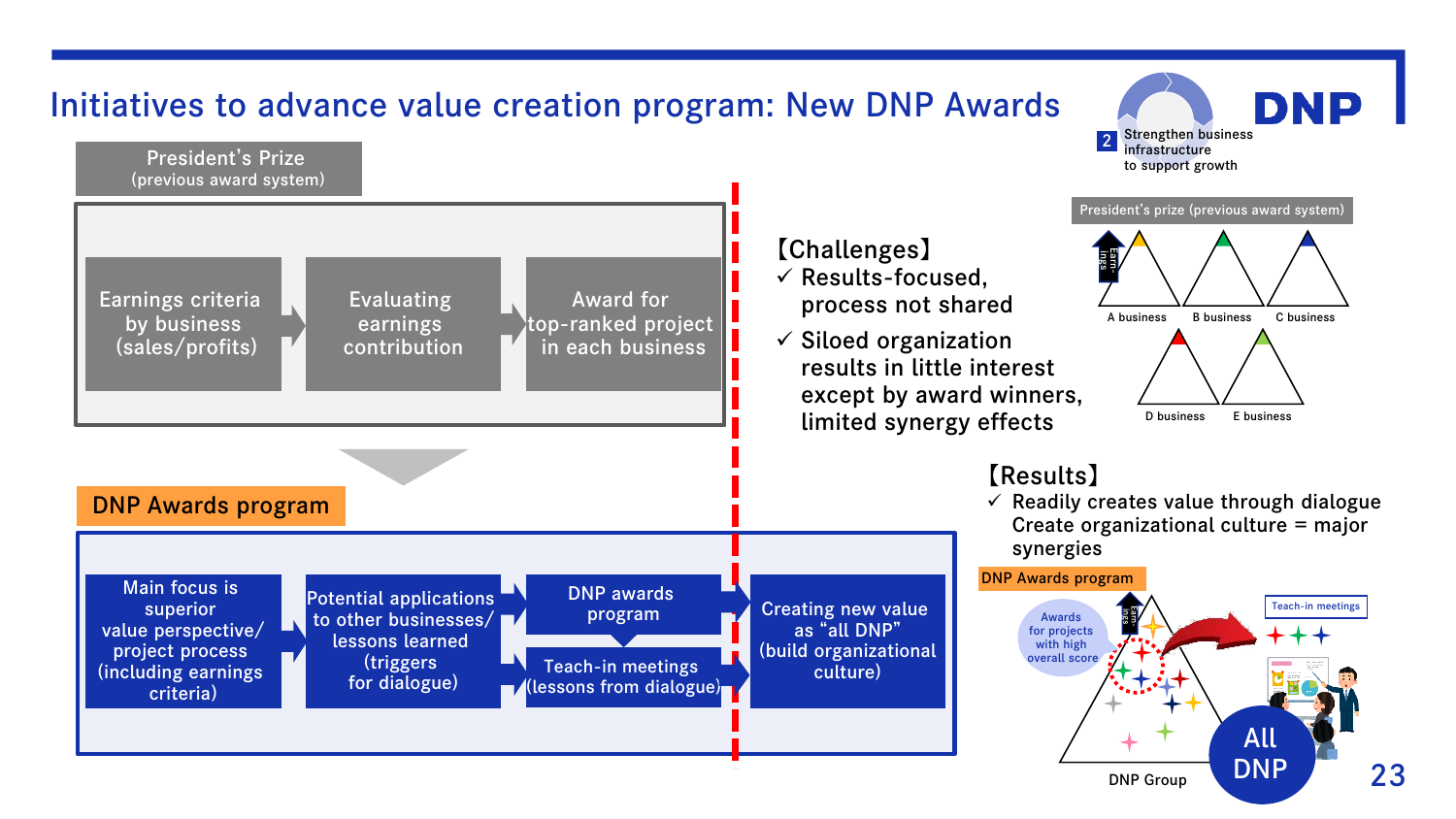#### Structure to promote DX and DX-driven value creation  $\checkmark$  Chief Digital Officer (CDO) oversees companywide DX  $\checkmark$  DNP Group has set up a DX promotion unit at its head office to create stronger DX partnerships between the head office and business units and between business units and promote stronger, more dynamic interaction between units. Top management Information Communication Lifestyle and Industrial Supplies **Electronics** Head office functions DX promotion unit CDO DX at DNP All DNP 3. ICT-driven productivity revolution 2. ICT-driven reforms to existing businesses 1. ICT-based new business creation 4. Internal system infrastructure innovation to support ICT usage **Business** promotion Reinforcing infrastructure  $\checkmark$  Create and expand systems and development programs to further strengthen more than

# 3.Main initiatives

 $2 - 1$ . Strengthen financial and non-financial capital

### DX initiatives

2,000-strong ICT workforce

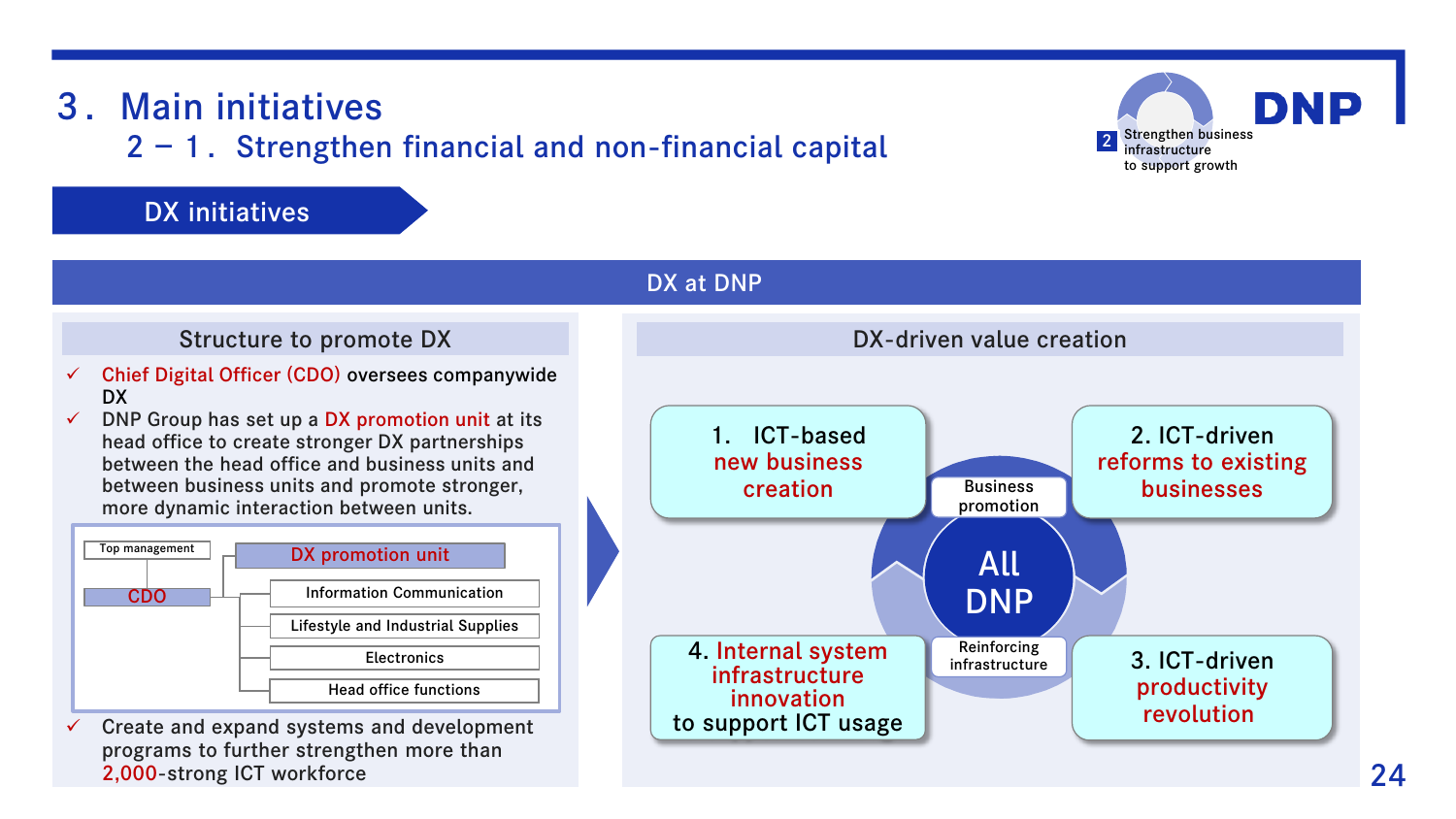# 3.Main initiatives

 $2 - 1$ . Strengthen financial and non-financial capital

### Environmental initiatives



#### Initiatives

• Align disclosure with proposals from Task Force on Climate-Related Financial Disclosures (TCFD), promote dialogue with stakeholders



**DNP** 

- $\checkmark$  Identify business risks and opportunities associated with climate change
- $\checkmark$  Disclose business strategy based on scenario analysis

## $\checkmark$  Higher costs due to tighter greenhouse gas regulations, carbon tax

- $\checkmark$  Growing demand for low-emission products and services
- $\checkmark$  Accelerating technology development

#### Risk and market changes **DNP's response**

**Strengthen business** infrastructure to support growth

- $\checkmark$  Reducing emissions in line with longer-term targets
- Coordinated capex

#### Value creation **DNP's response**

- Creating business opportunities via internal/external collaboration
- Investment plans target focus businesses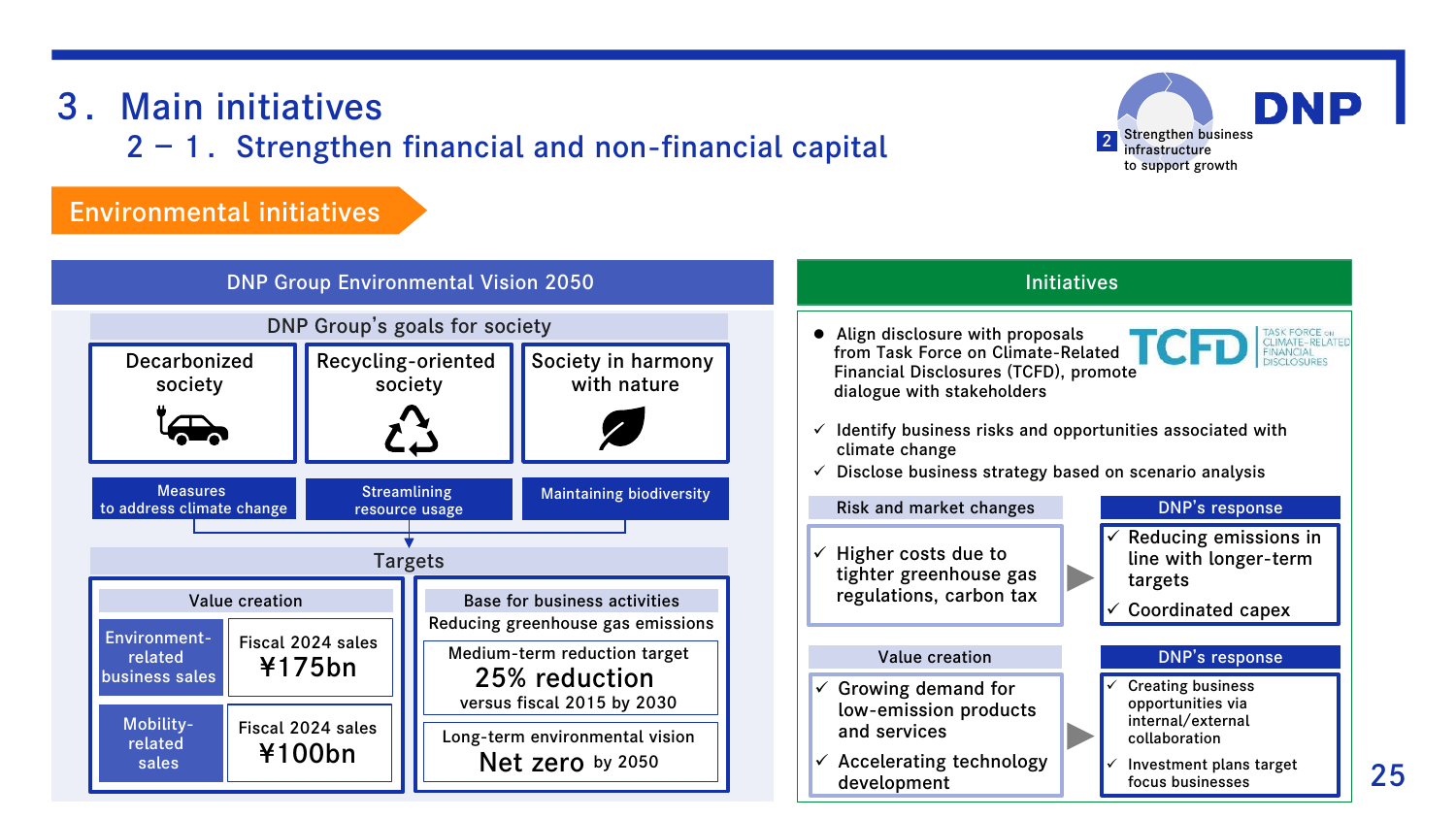

the impact of COVID-19.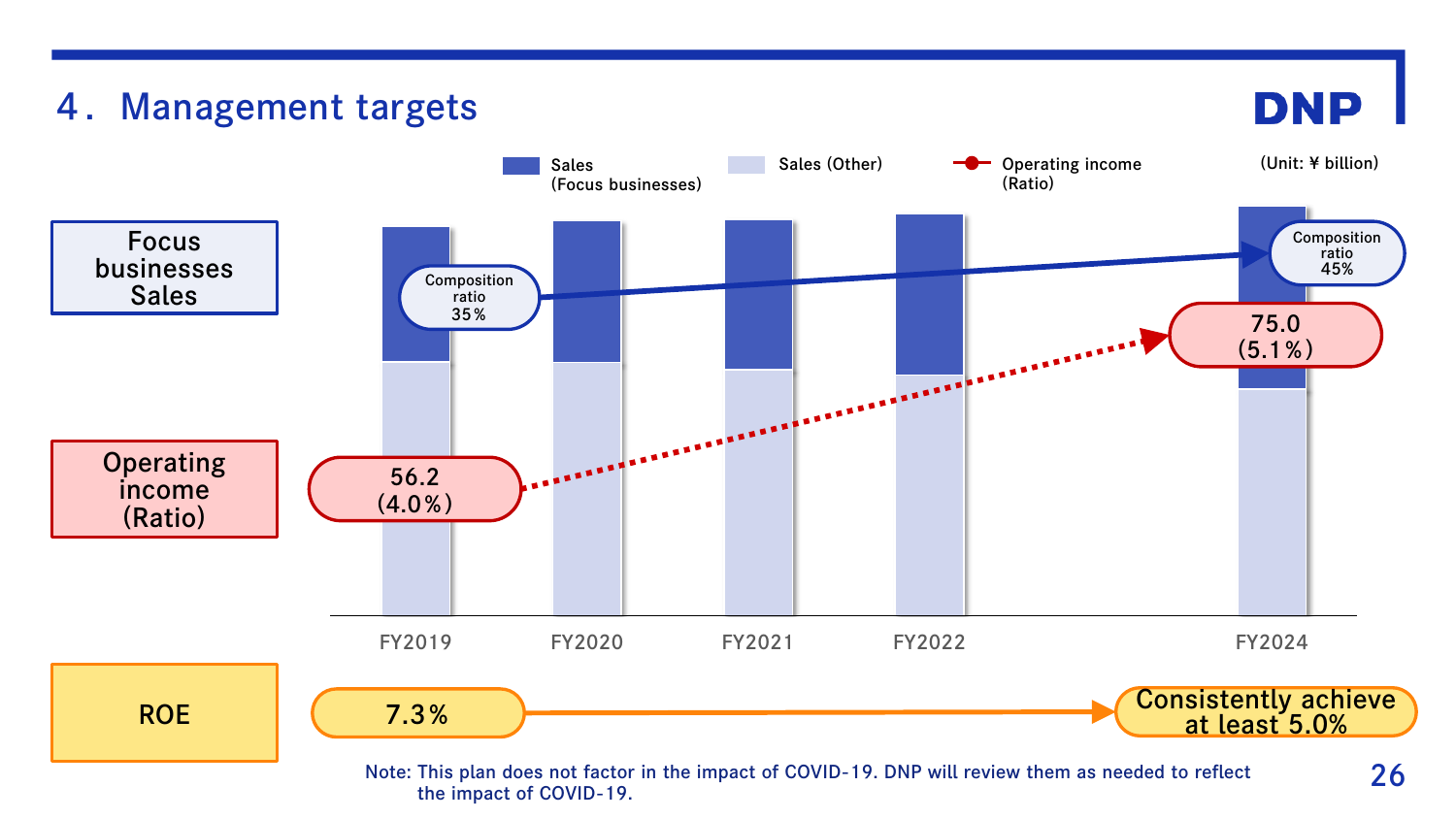

Note: This plan does not factor in the impact of COVID-19. DNP will review them as needed to reflect the impact of COVID-19.

| Segment                                     | <b>Basic strategy</b>                                                                                                                                            |  |
|---------------------------------------------|------------------------------------------------------------------------------------------------------------------------------------------------------------------|--|
| <b>Information</b><br><b>Communication</b>  | • Pursue digital transformation (DX) aimed at adding value to customer experience<br>Downsize paper media production bases                                       |  |
| Lifestyle and Industrial<br><b>Supplies</b> | . Leverage converting technology to strengthen new product development and sales<br>. Push ahead with review of low value-added products                         |  |
| <b>Electronics</b>                          | Develop and supply key components that contribute to sophisticated integration of<br>real and digital<br>· Rebuild businesses where competitiveness has declined |  |